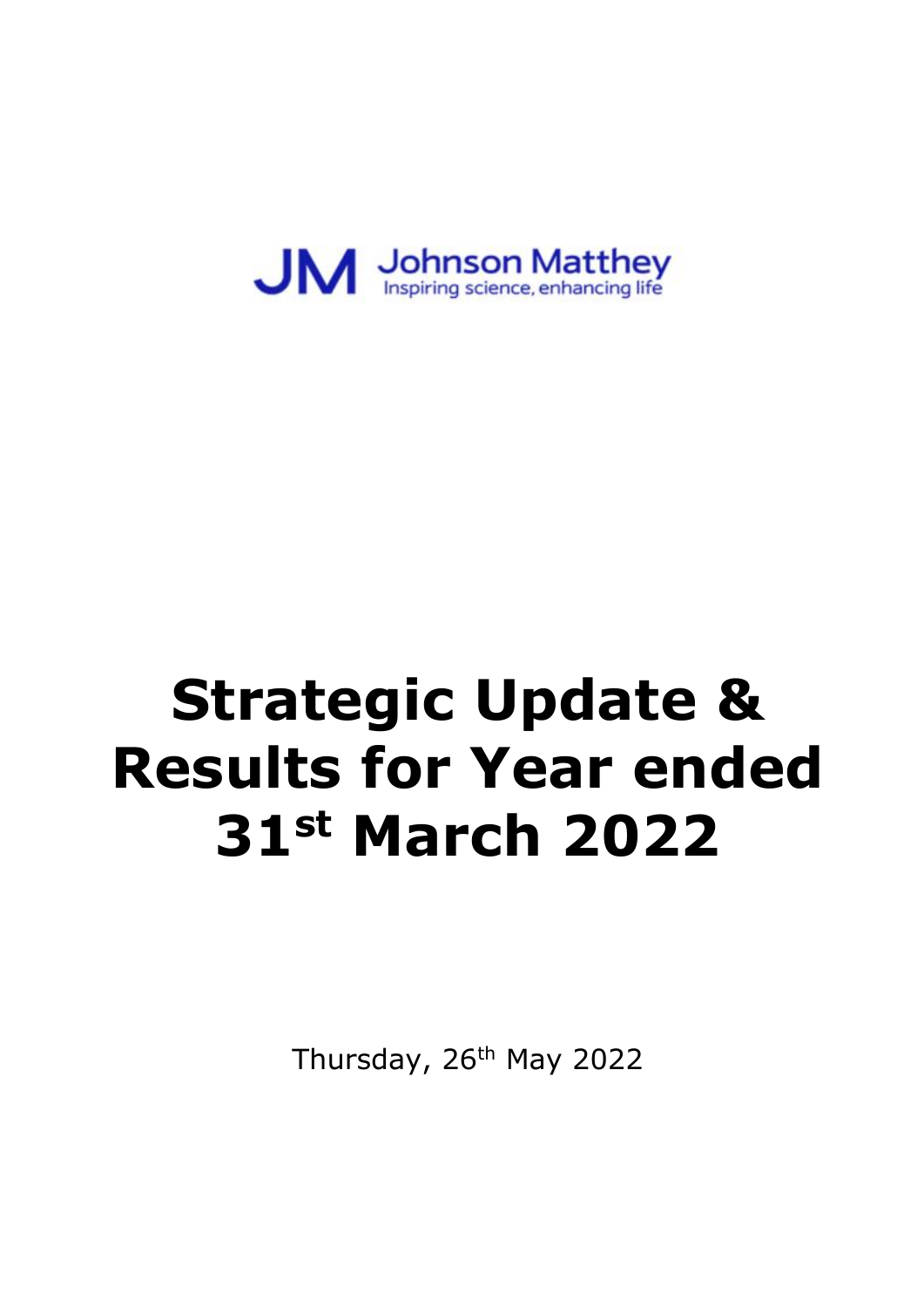# **Introduction**

# Martin Dunwoodie

## *Head of Investor Relations, Johnson Matthey Plc*

Good morning everyone. Thank you for coming along to the presentation today. I'm Martin Dunwoodie, Head of Investor Relations at Johnson Matthey. We have people dialled in and on the webcast as well. And before we start just a couple of things to mention. Firstly, we're not expecting any fire drills today so if there is an alarm please follow instructions, make your way to the exits as indicated. And secondly, for all mobile devices, please turn to silent or turn them off. After the presentations we've got opportunity for Q&A, again, from in the room and on the webcast. And with that I'll hand over to our new Chief Executive, Liam Condon.

# **Opening Remarks**

Liam Condon

# *Chief Executive, Johnson Matthey Plc*

Thanks a lot Martin and from my side good morning and a warm welcome to everybody here at the London Stock Exchange. And of course, to everybody joining us online, we're really, really grateful that you could join us today. Now, I think most of you know I just joined Johnson Matthey on the  $1<sup>st</sup>$  of March and in the old days, in the good old days it was common wisdom that the first 100 days of any CEO were a really enjoyable time because you didn't have to actually do anything. You just had to walk around, ask a lot of questions and basically wave and smile. And just get on with life. But very luckily for you the good old days are over and today I'm going to have the pleasure on my  $87<sup>th</sup>$  day at Johnson Matthey of presenting to you a revised strategy for the company, a new structure for the company and a new leadership team.

# **Agenda**

So we've got a lot to get through today. We're going to try and keep it pacy and I just want to explain to you very briefly how we're going to run the setup today. So first of all, Stephen is going to talk us through the full year results where we already had a pre-close statement. He's going to give you further background now on the final details of our financial results for the previous year. Then we're going to go into the strategy presentation. We're also going to talk about our capital allocation framework and we're going to flag some milestones for you and how you should think about our progress as a company going forward. So, I think a lot to look forward to today. We'll have plenty of time for question and answer at the end so looking forward to a very interactive session with you as well. And with that I'd say let's get into the meat of it and I'll welcome Stephen to the stage to take it over with our presentation of the financial results.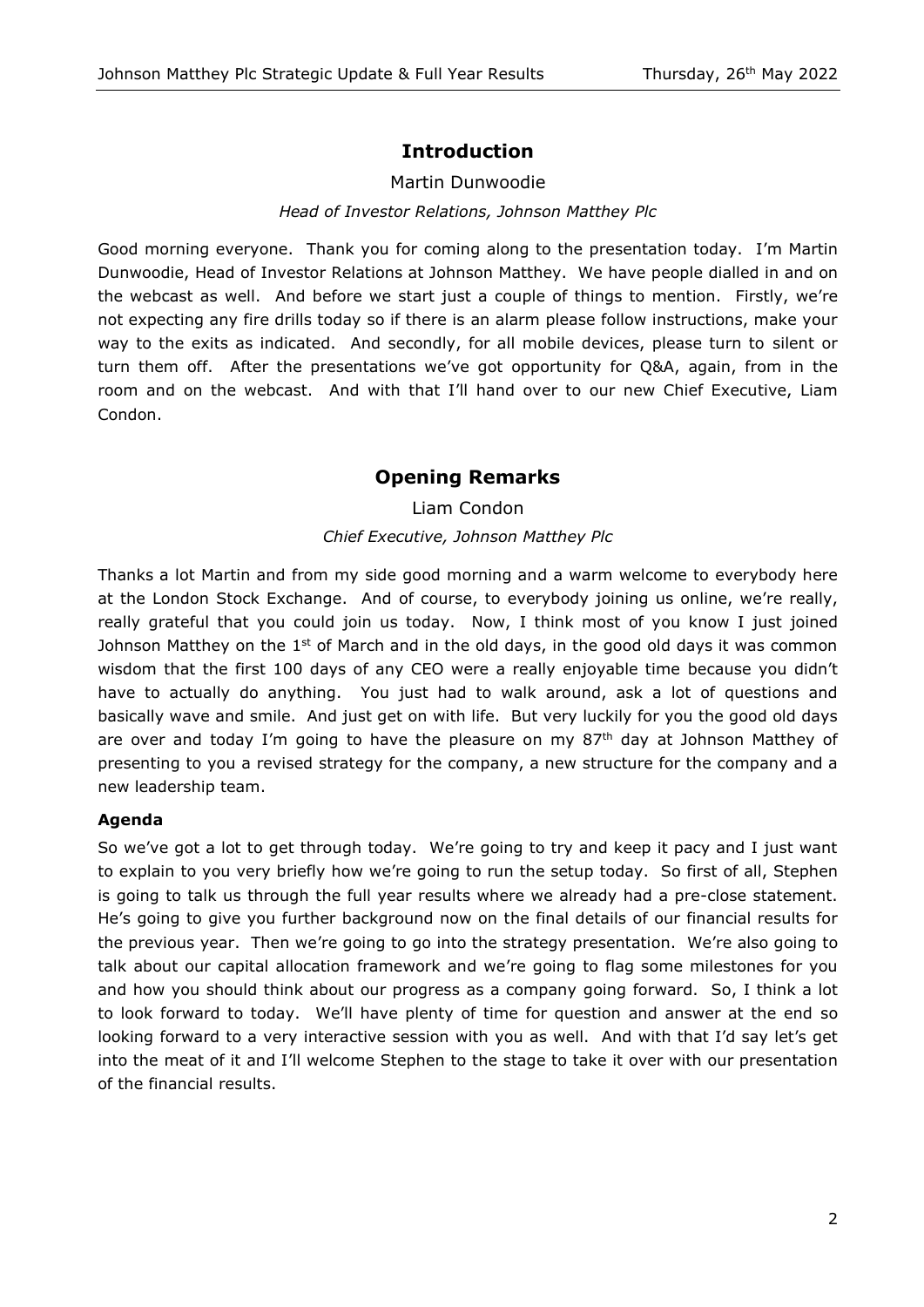# **Financial Results**

Stephen Oxley *Chief Financial Officer, Johnson Matthey Plc*

#### **Strong financial foundations**

Thank you, Liam. Good morning, everybody. Let me start with the headlines. So, we've delivered a robust performance in a challenging – with challenging market conditions. Our underlying results are in line with market expectations. Sales grew 5%, operating profit increased 21% and earnings per share were up 26% to 213 pence on a continuing basis excluding Health. Our reported results however were adversely impacted by some significant one-offs, including the impairment of Battery Materials.

Our efficiency programme targeting £100 million per annum by 2023/24 is now largely complete. And we continue to maintain a strong balance sheet and manage our working capital efficiently. Net debt came in at  $E856$  million, slightly lower than expected and this resulted in a net debt to EBITDA ratio of 1.2, slightly below our target range of 1.5-2.0x. We're proposing a full-year dividend of 77 pence. That's up 10% on the prior year.

## **Group sales driven by Clean Air and Efficient Natural Resources**

So let me now turn to our financials in more detail. On a continuing basis, sales grew 5% to £3.8 billion, up from £3.7 billion. This was driven by Clean Air, which benefitted from a partial recovery in demand, as well as higher average metal prices in Efficient Natural Resources. It was partially offset by a reduction in Other Markets, in particular Hydrogen Technologies where we took the decision to use capacity to qualify new customer products. We had an adverse foreign exchange impact of around  $£100$  million mainly due to the depreciation of the euro and the US dollar.

#### **Improved performance in Clean Air and Efficient Natural Resources**

Underlying profit grew 21% driven by higher sales, increased metal prices and greater efficiencies across the Group. Metal prices remain elevated compared to historic levels and we benefitted by about  $£45$  million this year. Excluding this, underlying profit was up 11% on our continuing operations. Corporate costs increased by  $£13$  million primarily in Group functions and IT which I will come back to later. And we expect to complete the sale of our Health business next week.

#### **Clean Air**

# *Partial recovery in demand*

So let's now look at our sectors in more detail. In Clean Air there was a partial recovery in auto production across all of our regions and sales grew 5%. Performance was especially strong in the first half, while the second was impacted by microchip shortages. In Light Duty Diesel sales were up 2%, ahead of the overall market with a positive performance in the Americas and Asia offset by a softer European market. And as a reminder, Europe represents about 65% of our Light Duty Diesel sales. Light Duty Gasoline sales were down because of previous platform losses in Europe and the Americas. We have been investing to support growth in our gasoline products. And our commercial offering and technology is now competitive and we are starting to win new contracts. Our Heavy-Duty business performed well. Sales were up 17%, outperforming the market in both Europe and the Americas. This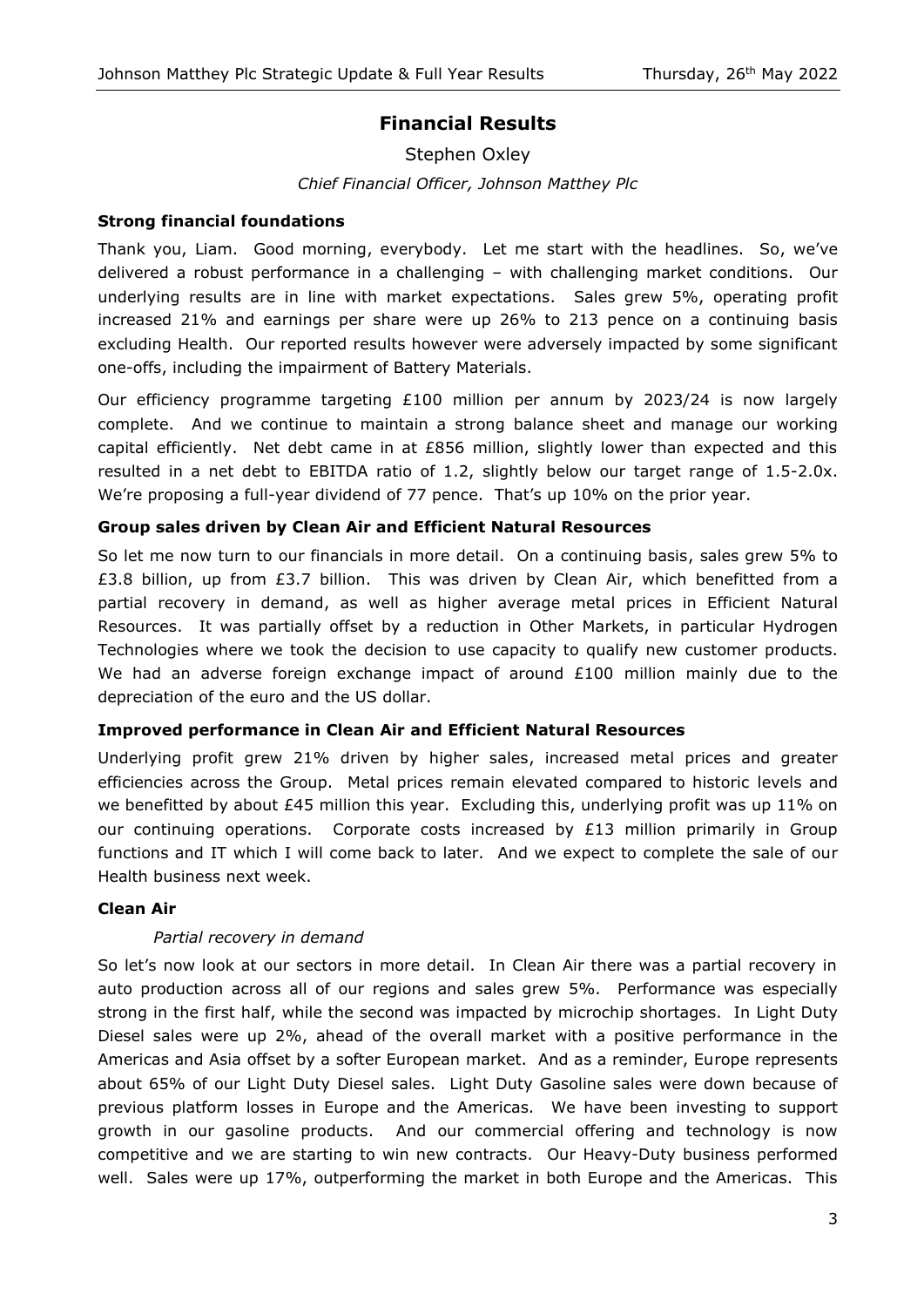was supported by the cyclical rebound in class 8 trucks in the US. And in China we continue to benefit from the value uplift due to the rollout of China VI legislation for heavy duty vehicles. This is now mostly complete and will annualise over the first half of fiscal 23.

Operating profits increased 17% to £302 million and margin from 11.2% to 12.3% supported by operational leverage as well as efficiency savings from Clean Air's new operating model. Clean Air generated almost £800 million of cash as it benefitted from lower year-end metal prices and lower working capital. We are on track to generate at least £4 billion of cash, that is £4 billion of cash in the ten years to 2031, although the amount will vary from each year.

## **Efficient Natural Resources**

## *Strong performance*

Moving on now to Efficient Natural Resources where we delivered a strong performance. Sales grew 9% to over £1 billion with both businesses performing well. In PGM Services sales were up 13% to £587 million as a result of higher precious metal prices and a strong operating performance. Our refinery backlogs remain low, a testament to our focus on working capital and the investments that we've made to improve the reliability of our plants. In Catalyst Technologies, sales grew 5% to £454 million. As a reminder, there are three revenue streams in CT: our licencing technology, our first fill and then our refill catalysts. The large majority of revenues are driven by refills and these increased as end market demands grew, especially in methanol. Though licencing revenues were down, we signed four new licences in the year and our licencing pipeline remains really strong. We've got 70 potential projects across blue hydrogen, sustainable aviation fuels and low carbon solutions.

Total operating profit increased by roughly a third to £358 million and operating margin improved 22% to 34.4%. Within this, PGM Services' operating profit grew 28% to £308 million and CT was up 67% to £50 million.

# **Other Markets**

# *Investing in our new growth businesses*

Moving on now to our Other Markets which currently consists of new markets. That's Hydrogen Technologies, compromising fuel cells and green hydrogen, and our Value Businesses which we are managing for exit as these are non-core. So let me start with Battery Materials. We've just announced two deals to fully exit the business and I'm pleased that we've now moved quickly to a conclusion. Being able to sell the businesses – sell the operation as a going concern has enabled us to reduce our exit costs to  $E50$  million. That's £100 million less than our previous guidance and that means we can now focus our efforts on our four key businesses.

So moving on to Hydrogen Technologies, fuel cell revenues declined as we constrained commercial production to scale the business and we use capacity for new customer testing and qualification. We are working at pace to expand our capacity in the UK and China and the first phase of that expansion will be available in early 2023. In Green Hydrogen, we've recently completed our first commercial sale. And given our confidence in its growth potential, we've accelerated our investment to scale Hydrogen Technologies and as a result we've reported a loss of £33 million.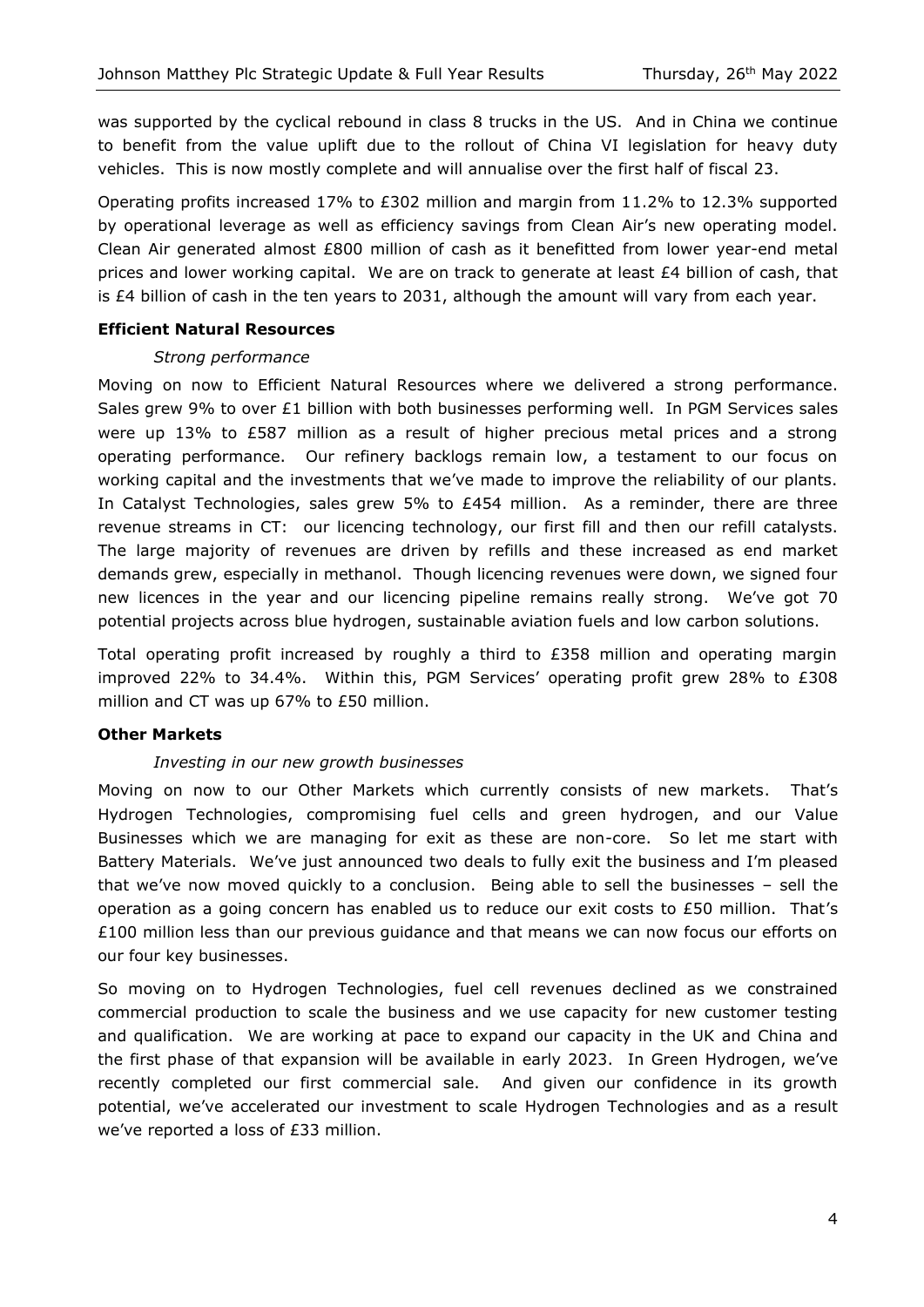In our Value Businesses, sales were broadly stable, Medical Devices and Diagnostic Services performed well and we took action to drive business performance. And as that – as demand also recovered from COVID-19. This was offset by Battery Systems with sales impacted by the shortage of microchips. We completed the sale of AGT in January for a total of £178 million and that helps to further simplify the Group.

#### **Underlying performance**

So let's turn to the rest of the income statement on an underlying basis. We're managing working capital tightly and our finance charge decreased from  $£85$  million to  $£60$  million. The underlying effective tax rate of 17.4% is slightly higher than the previous year and we expect the rate to increase this year to 19% and then progressively to 21% by 2024/25 reflecting rising corporation tax rates. Underlying earnings per share grew from 169 pence to 213 pence.

## **Reported results adversely impacted by one-offs**

Our reported results include the costs of exiting Batteries and Health. For Battery Materials there was a total charge of £363 million. As we announced in March, we have discontinued all commercial activities in Russia and we've taken an impairment charge of £32 million writing down the related assets in full. We also took a partial impairment to Diagnostic Systems writing down £45 million of goodwill. We recognised one-off income of £42 million largely related to a longstanding intellectual property dispute in China, as well as the  $£106$ million benefit from the profit on disposal of AGT. Finally, we expect the sale of Health to complete shortly and therefore this business is reported as discontinued. The post-tax loss shown here of £217 million includes the impairment of its assets being the amount recoverable through sale.

#### **Free cash flow and net debt**

Looking at cash, we generated £221 million of cash compared to £295 million the year before. We used Clean Air's strong cash generation of almost  $£800$  million to reduce our metal leases by £300 million. And given current market conditions we've also increased our metal holdings by over  $£400$  million to ensure supply to our customers. Net interest paid was  $£76$  million, down from £90 million due to our lower metal borrowings. Taxes were £36 million higher mainly due to decreased patent box claims. Capital expenditure was  $E422$  million, broadly in line with the guidance for the year, including  $£187$  million of battery materials. And we ended the year, as I said, with a net debt to EBITDA of 1.2x. That is slightly lower than I expected and we'll continue to focus on maintaining balance sheet efficiency and low levels of working capital.

# **Outlook for year ending 31st March 2023**

So finally turning to the outlook for 2023. We're clearly entering a period of greater political and economic uncertainty that will affect this year ahead. However, our performance will continue to track levels of auto production and precious metals prices. So let me walk you through the key variables. In Clean Air whilst we expect end market demand to remain robust, the industry is suffering from the impact of COVID restrictions in China and disruption as a result of the war in Ukraine. Most recent IHS data suggests that auto production will be 5% higher than last year. And in this scenario, we would expect Clean Air to be broadly in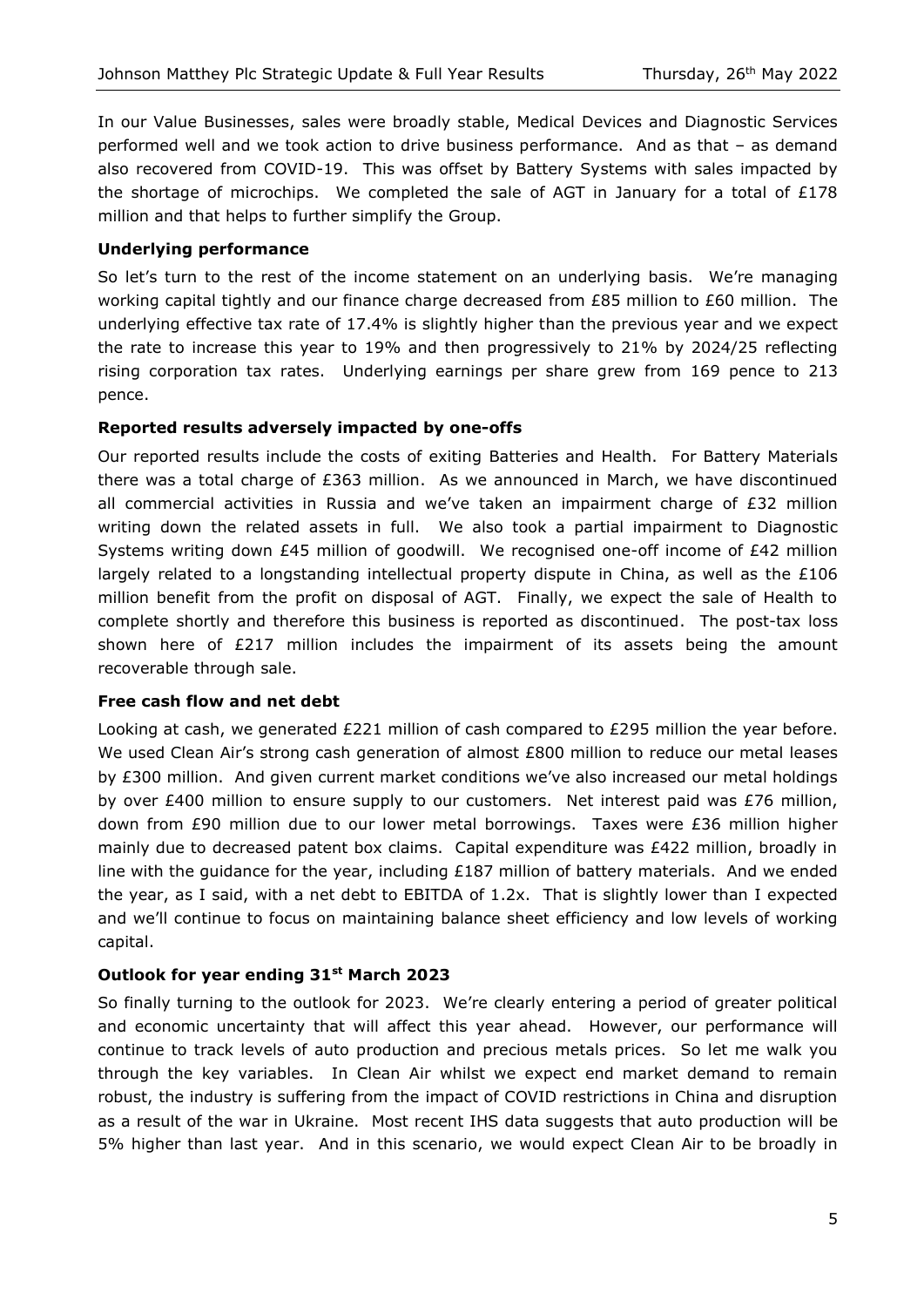line with 21/22. And just as a reminder, around 75% of our cost base in Clean Air is variable so you can flex your own estimates depending on your auto demand expectations.

In PGMS Services assuming prices remain at their current level for the rest of this year, we would expect an adverse impact from metal price of around £25 million. And you'll see we've provided you with an updated rule of thumb for PGM prices reflecting the current metals mix so you can run your own scenarios. But broadly a 10% change in the price of all PGMs would impact operating profit by around £20 million. And rhodium has the biggest single effect. At current foreign exchange rates underlying operating profit would benefit by £25 million.

So, whilst visibility is low and the outcome for the full-year remains uncertain, we currently expect operating performance to be somewhat below 2022 and in the lower-half of the consensus range. And in terms of phasing, we are following an exceptionally strong first half last year so our year-on-year performance will be significantly weighted towards the secondhalf. Longer term, the current geopolitical situation is likely to drive significant acceleration towards a net zero carbon economy which will position us really well for long-term growth.

So, in summary we've delivered a robust performance in challenging market conditions. We're committed to mitigating the impact of market uncertainty by managing those things that are within our control. And we're actively managing our portfolio to focus capital allocation on areas of growth and provide attractive returns. And with that I'll hand back to Liam.

# **Our Reinvigorated Strategy**

Liam Condon *Chief Executive, Johnson Matthey Plc*

# **The future of JM is bright and sustainable with really exciting future opportunities**

# *But significant change is needed*

Great, thanks a lot Stephen. So, as you've heard from Stephen, there is of course great volatility short-term in the market right now but long-term the net zero transition is of course going to have to accelerate. Otherwise, we're going to have a lot bigger problems than what we're currently seeing in the market right now. And we believe that will open up tremendous opportunities for Johnson Matthey. So, I'd like to explain to you now, what our new longterm strategy is and if I was to leave you with one message today it is basically this: The future of JM is bright and sustainable with really exciting opportunities, but it is also this: for us to tap into the true potential of JM we as a company also need to significantly change.

And what I would like to do is just very briefly share with you some of my insights gained in the first 87 days. What I've learnt, what I've observed and in essence tell you the good, the bad and the ugly of Johnson Matthey. And use that as a basis to explain then the rest of the strategy.

# **The good**

# *Purpose-driven*

Now the good is really good. We have tremendous strength in this organisation. This is an incredibly purpose-driven organisation. It's super-resilient and people really are driven by the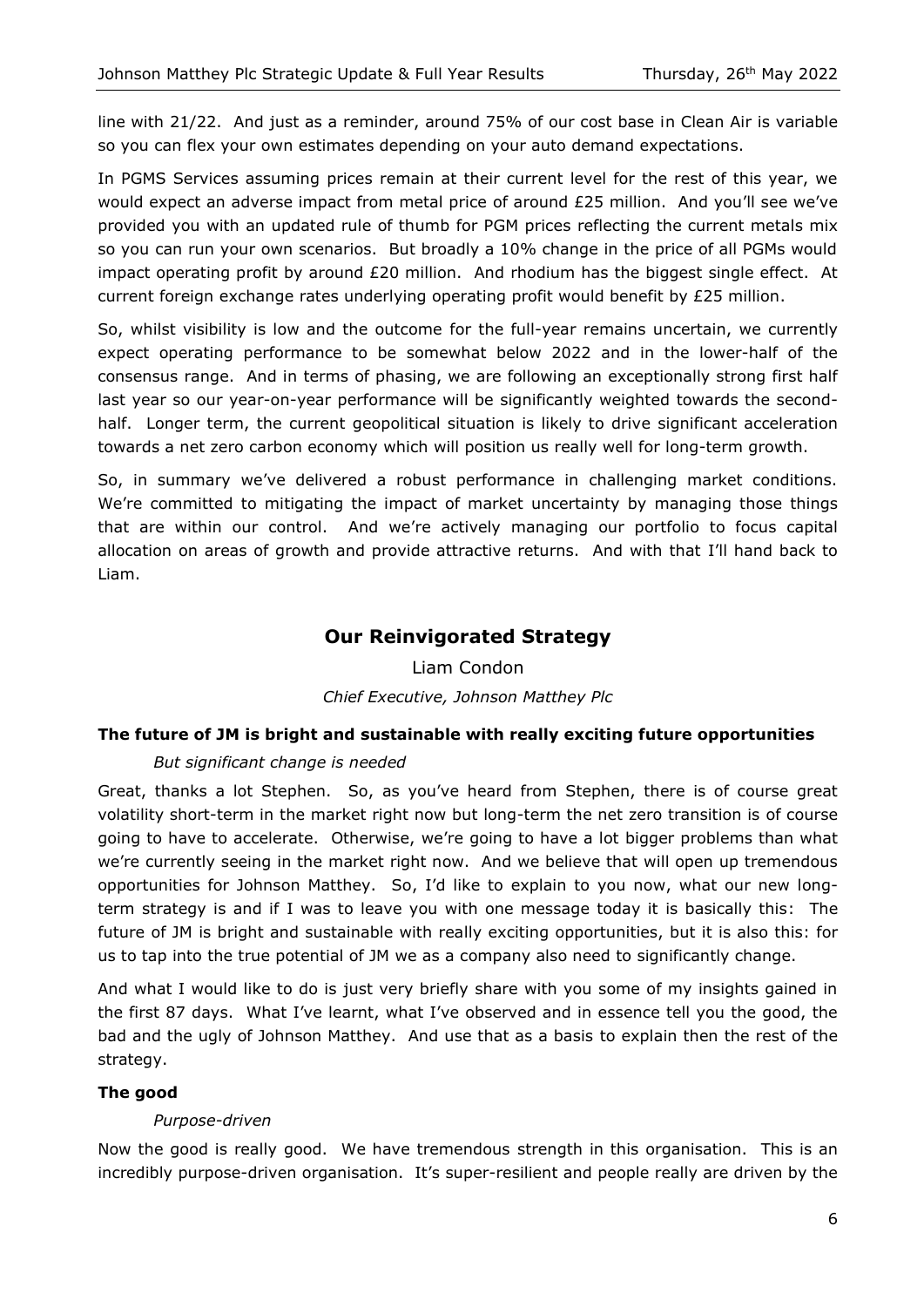purpose we have to help create a cleaner, healthier world. This is something that gets people out of bed every day at Johnson Matthey, incredibly purpose-driven workforce.

# *Talented and innovative people*

But we don't – we're not only purpose-driven, we have incredibly smart people, we get this feedback all the time also from customers. We have really, really brilliant scientists but not only scientists, throughout the organisation a really talented workforce.

# *Strong technology portfolio*

We have fantastic technology, I get this feedback all the time from customers. In essence usually saying world-class, amongst the best if not the best. Sometimes even to the extent saying we believe you could do much more with it. But an acknowledged, fantastic strength from a technology portfolio point of view.

# *Synergies across the Group*

And finally we have a lot of synergies across the Group. Real synergies that I will explain as we go through the presentation. So great strengths to build on as a company overall and this is the good.

## **The bad**

# *Lack of strategic clarity*

Now the bad, and I'm just focusing here on the highlights. This is the biggest feedback I've gotten both internally and externally, we really need a strategy. This company needs to explain where are we going in the future. Where's growth going to come from? How are we going to allocate capital? What is the future of JM? There has been a lack of strategic clarity particularly of course since the exit from Battery Materials and Health last year, which were clearly positioned as growth pillars. So today I'm going to be outlining to you what that strategy is. But this is in essence the single-biggest thing both internally and externally that I'm getting as feedback that we need to get clarity on.

# *Complex and siloed organisation*

Second one is we have a pretty complex and siloed organisation. Now I came from a pretty big organisation, a German-based multinational several times – many times bigger than Johnson Matthey. And of course, a company that size brings with it a high degree of complexity. I have to say I was surprised at the amount of complexity within Johnson Matthey. And I don't think things need to be that complex. Clearly, we have  $a -$  we've built a suit that is oversized for the body that it needs to fit. And this is something that we need to adapt to. We also have a siloed organisation, quite fragmented, and this prevents us from tapping into the full synergy potential of the company.

#### *Execution challenges*

And clearly, we've also had significant execution challenges. Not across the board. For example, if I take Clean Air I think they're actually doing a really, really good job. Their execution is not the challenge. But in other parts of the business, particularly in new ventures where we have entered into, we really haven't done a good job. You could say we've done a very poor job from an execution point of view. And this is something clearly that we need to address.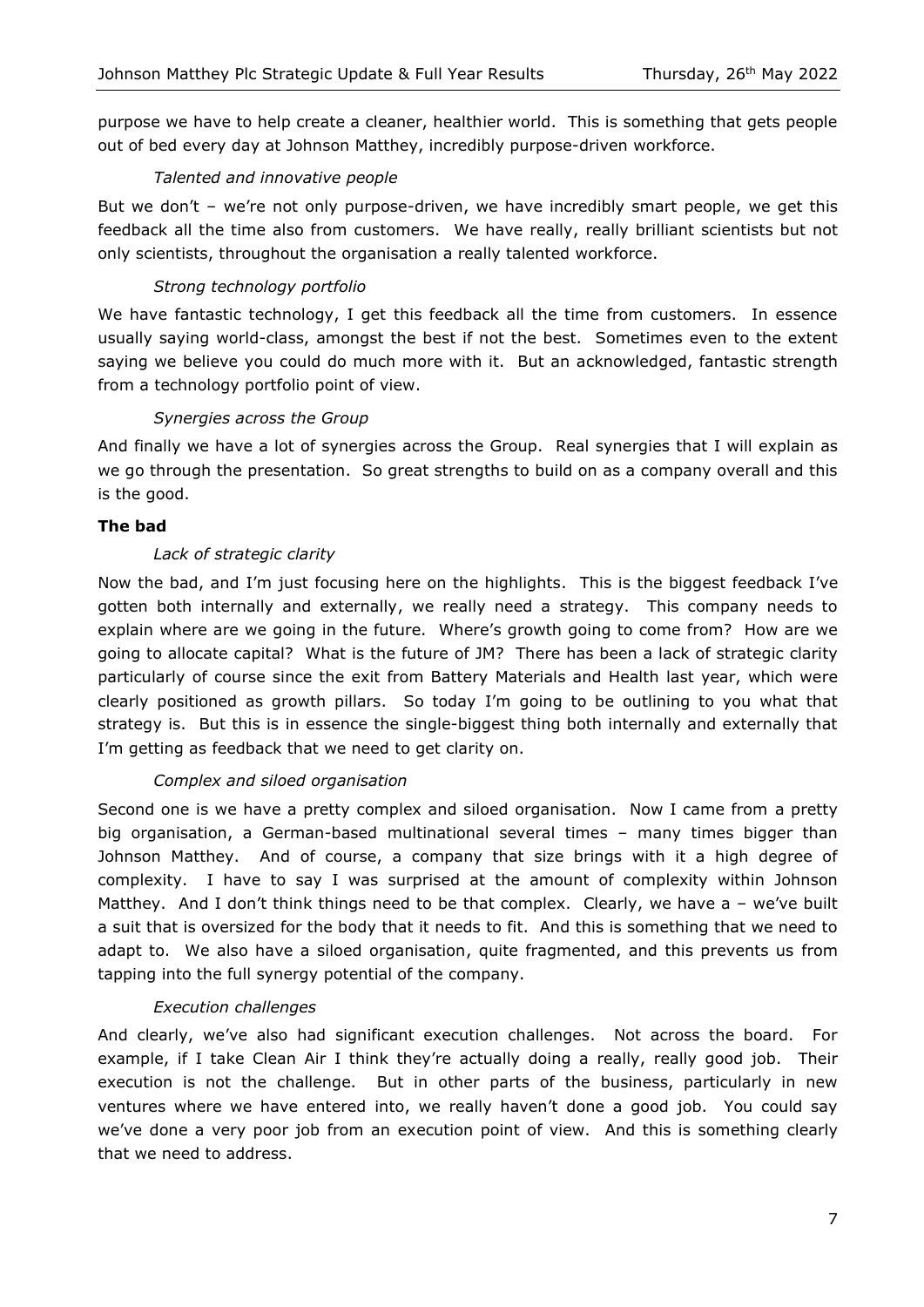And the result of that bad side is the ugly truth, is in essence that we have not as Johnson Matthey created value in the last years. And this is something that we absolutely need to address and fix as we go forward with our revised strategy.

#### **Our reinvigorated strategy needs to drive growth through three principles**

#### *Focus*

Now, I just want to outline very briefly three principles that are guiding our strategic choices based also on these observations. And the first one is focus. Really important for us going forward. As Johnson Matthey we will be focusing only on the markets where we can win. We'll be focusing only on areas where we have absolute competencies, where we have the right to win. And then in those markets we will be playing to win. We will not be playing not to lose which is partially a game that we have been playing. So focus understanding where we can win, playing to win is going to be core. This informs our portfolio choices.

#### *Simplify*

We need to simplify. We have a huge opportunity to get leaner, faster, eliminate bureaucracy, increase the speed of decision-taking and of course as we do that this will release cost in the organisation. That's going to be a natural side effect of what we have to do.

## *Execute*

And the third point from an execution point of view, execution typically what's really important is making sure upfront you have the right capabilities. So, a key part of our new strategy is also ensuring we have the right capabilities and that starts at the top. This is not an esoteric exercise in upskilling. This is ensuring also that the top leadership team displays and is capable of fulfilling what we need to do. So, we are making certain changes to our leadership team starting at the top to make sure that we can execute successfully on the strategy that I'll be presenting to you today.

# **My new leadership team**

And just very briefly I want to highlight to you our new leadership team. They're all present here today. I'm not going to introduce everybody cos it will take too long and I'm not going to ask everybody to stand up now. But I will call out a couple of people as we go through the presentation and explain a little bit why they're in the position that they're in. And maybe just three points to highlight. This team, 50% are new on the role. So on day 87, 50% of the team is new on the role. This is pretty big. Of that 50% half of those are external hires. And they're external hires because they bring certain capabilities and skills that we did not necessarily have internally.

And last point I would make about this team is, this is six nationalities. This is a very diverse team and you will forgive me but I'm not differentiating between English and Welsh and Northern Irish and Scottish. That's all – that's all one nationality so it's six nationalities. I'm not shortcutting here. But really important that we have a diverse team, incredibly capable. And in my over 30 years of experience the one thing I've learnt which is really important, when you take over a new job, quickly figure out who you need on your team, quickly get your new team in place and this is the team that can execute on the strategy. This is a fantastic team and I'm really looking forward to working with everybody. So, a little bit more as we go through the presentation. I'll highlight some of the people here.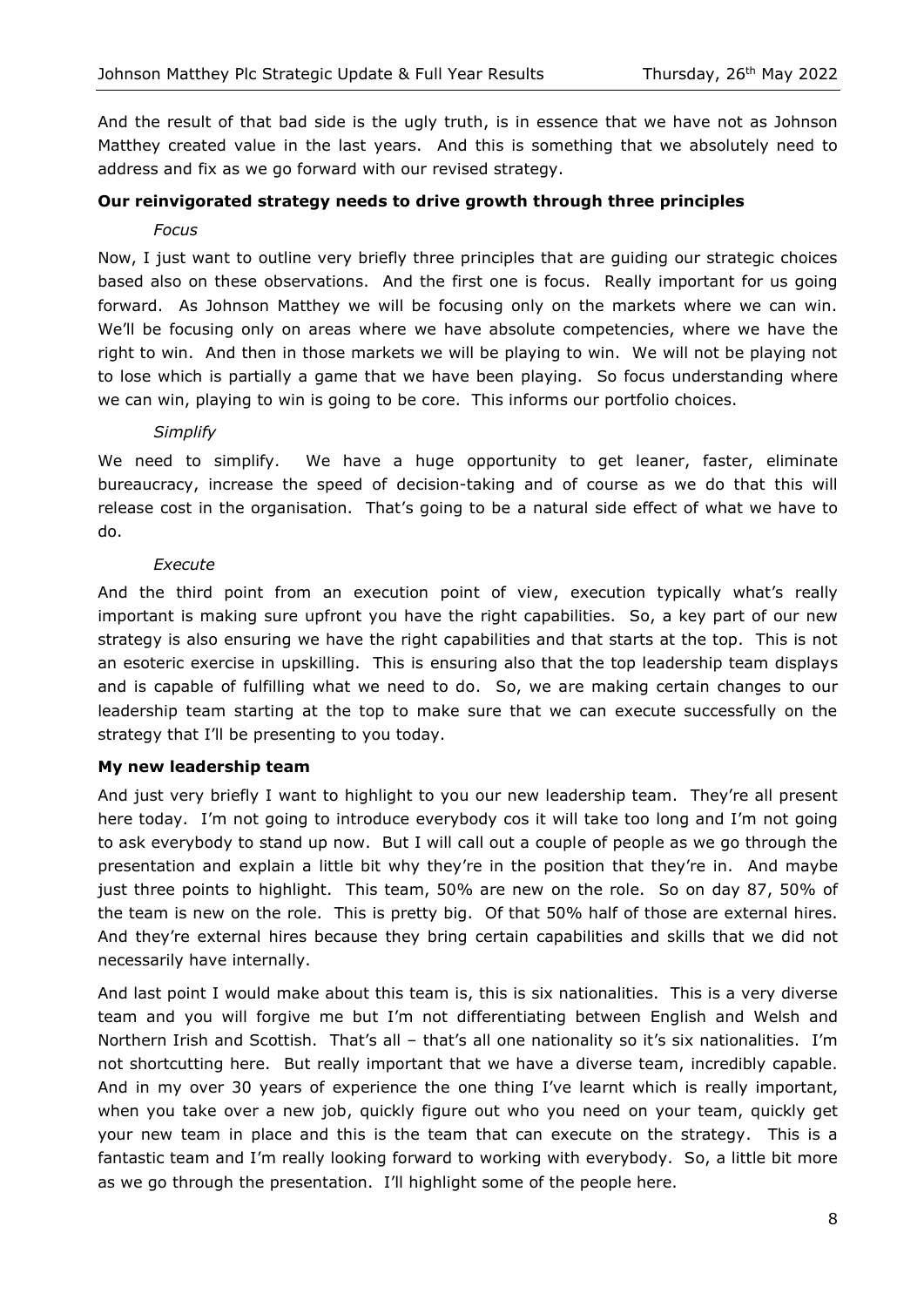#### **Catalysing the net zero transition for our customers**

Now, if we get into the meat and bones of what our strategy actually is, I think it's always important to start with our customers and here, we basically explain who are the customers of Johnson Matthey. We serve in essence three industries, three massive industries: the automotive, chemicals and energy. Automotive, we serve primarily through our Clean Air business but also growing more and more through our Hydrogen Technology business with fuel cells. Chemicals, we serve through our Catalyst Technology but also through our Hydrogen Technology business. And energy, we serve through our Hydrogen Technology but also our Chemicals business. So these are basically our core customers.

And the interesting thing about these three industries, like almost any industry nowadays, but these are typically energy-intense industries as well. Also, with major emissions issues, all of them have to go through a massive transformation to enable the net zero transition. So, for all of them they all will need to transition. And if you take the chemical companies they need to transition to sustainable chemicals. We won't have a world without chemicals but we can't continue with just fossil-fuel based chemicals going forward. So how is that going to happen? Energy, same issue. If we wean ourselves off fossil fuels what's the sustainable fuel of the future going to be at a scale that we can actually power the entire world? And same for the automotive industry. We're going to be moving towards zero emission over time. How are we going to get there? Is it only going to be batteries or is it also going to be fuel cells?

Now, the interesting thing here is, we have across the board fantastic technology and I'll explain as we go through the presentation, actually leading positions in spaces that are vital for the net zero transition of our three core customer groups. And I don't mean tangential. I mean absolutely vital. Johnson Matthey is an enabler of the net zero transition for our three core customer groups. And I'll talk a little bit as we go through the presentation how we intend to do that. So that's in essence the starting point. Three core customer groups and industries going through a transformation who need help to get to net zero. And we have the technology that can help them to get there.

#### **Core Businesses**

# *Four JM competencies*

Now, based on that big question, so how do we organise ourselves? How do we set ourselves up for success? What businesses do we want to be in? And I'm very grateful to all the analysts out there who've given me wonderful ideas about what I should do in my first 100 days. And whether it's acquisitions or divestments. I think it was a pretty broad span of suggestions about what could be possible. What I'm going to explain to you is what we have concluded is absolutely the right thing for Johnson Matthey to be doing, to focus on, because we can create tremendous value.

And in essence what we're going to do is we're going to focus on four businesses and going back to what I said earlier, the four businesses we've chosen them for the simple reason that these are core competencies of Johnson Matthey. These are businesses where we are really, really strong and where we can win absolutely. Where we actually have leading positions today and they're all based on innovation. And all have attractive margins and competitive margins. So, these are four businesses where Johnson Matthey absolutely has the right to win and needs to win. And flip side of this is everything that is not related to these are non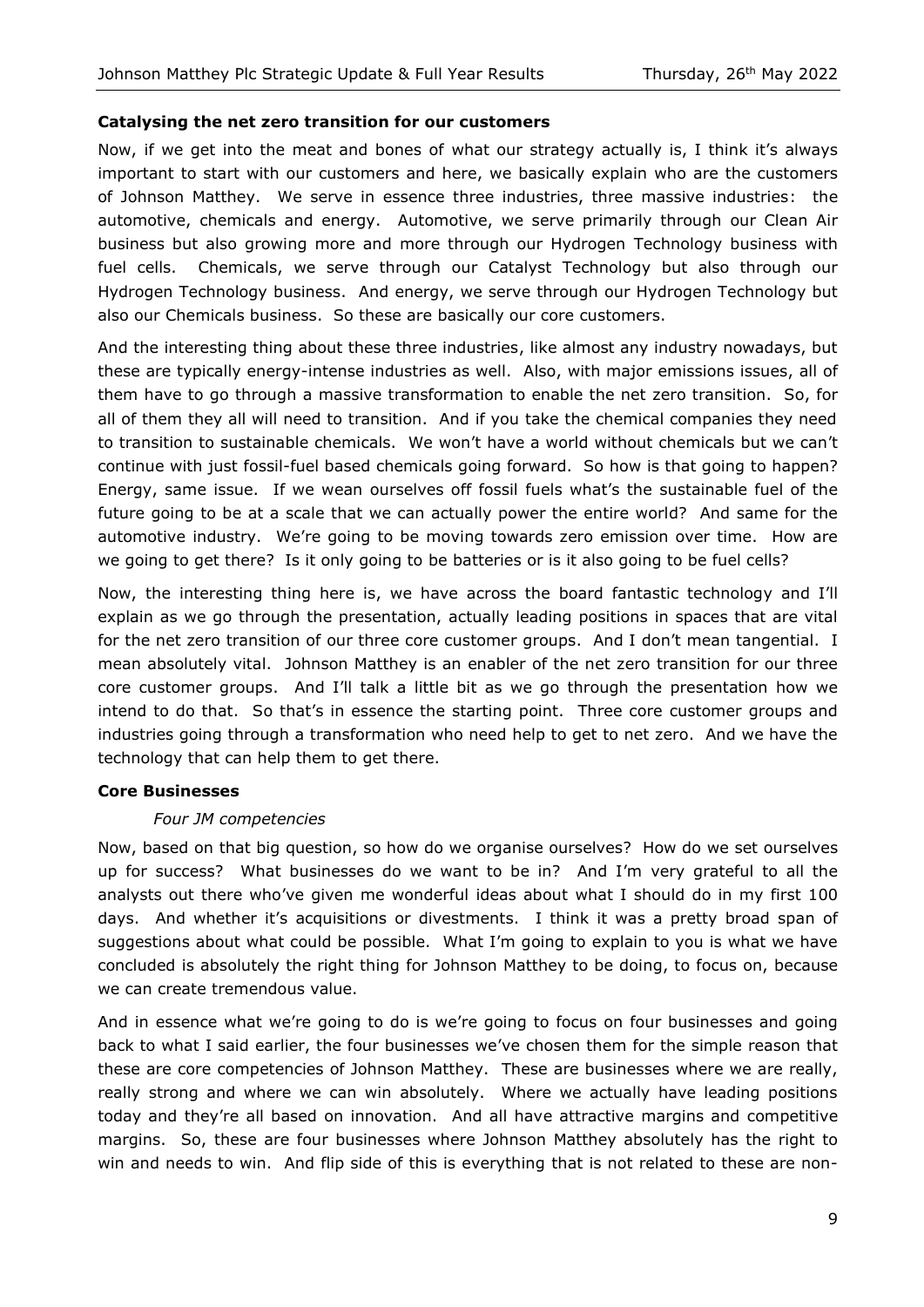core and we will be focusing our portfolio going forward and we will be divesting our non-core assets at a point in time that maximises the value. But our focus here is on these four businesses.

And it's not just that these four businesses are in and of themselves highly attractive. I mentioned earlier there are significant synergies at Johnson – within Johnson Matthey and I think it's really important to understand those synergies. To also better understand why we choose this set up and this structure. We have synergies at basically three levels. A customer level, a technology level and our foundational PGM ecosystem.

# *Foundational PGM ecosystem*

And if I start with that, the foundational PGM ecosystem, basically our foundational business is platinum group metals. This is the beating heart of Johnson Matthey. This business enables our other businesses. It also enables many customers outside of our own businesses. But this is fundamental to what we do. Supplies precious metals to all of our businesses and what's less known, we have a circularity component built into our offer because we're the biggest recycler in the world of platinum group metals. So, we can actually offer our customers a circularity proposal which almost nobody else in the world can do. And this is important today but this is growing in importance in a world that's challenged with limited natural resources. This is of course a huge advantage to have a circularity proposal built in. I can tell you on the hydrogen side companies are highly interested in working with us, not only because of access, for example, to platinum group metals, iridium, platinum, but also because of the circularity proposal that we have because that will offer a competitive advantage. So, this foundational ecosystem is really important. This is core to how we work together as a Group.

# *Shared technology capabilities*

We also have shared technology capabilities. We have 1,200 scientists in the organisation, as I mentioned earlier, super-bright, super-smart. We have world-class catalysis, metals, chemistry and process technology know-how. And this is applicable to all of our businesses. So, it's not just relevant for one, it's applicable to all of our businesses and we build on that synergy throughout the Group.

# *Mutual customers/partners*

And the final one is  $-$  and this is I would say probably the most under-utilised synergy that we have but one that's actually really, really important and also important that we enhance our commercial capabilities in this regard, our customer synergy. So, to give you a simple example, take any major automotive company, whether it's Daimler or whoever it's going to be, they have their internal combustion engine vehicles that they're going to have for at least a decade, maybe two decades, who knows, but they're going to continue with that business. And at the same time, they'll be transitioning to zero emission vehicles. Some of that will be battery-based. For trucks a lot of it will be fuel cell based. And they want partners who can help them in that transition. They want to be able to dial up and down because nobody knows what the pace of the transition is going to be. And you want partners who can help you manage that transition and shifting from one field to the other. And we have really longterm trusted relationships with all of our customers, typically decades long. As they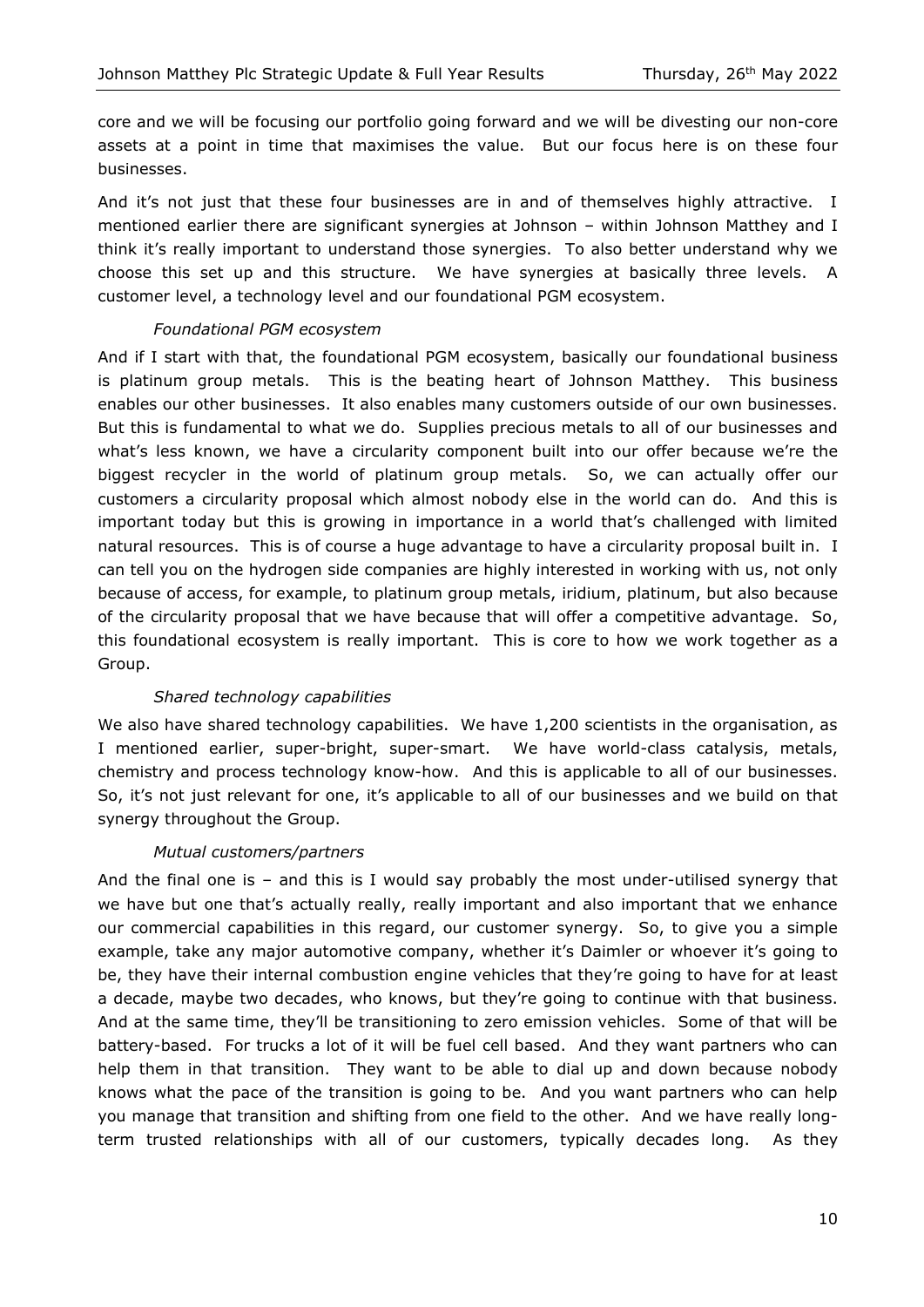transition, we can help them transition and we can use our know-how and knowledge that we've acquired in the one business to help another business.

So, for example, Clean Air working together with Hydrogen Technologies there's a tremendous synergy in there. Catalyst Technologies working with Hydrogen Technologies, think about the requirements for sustainable feedstocks. If you're making sustainable chemicals, which we can enable with syngas, you can also use green hydrogen. So tremendous potential synergies here that we absolutely need to lift going forward. But this basically gives you the rationale for this setup that we have, attractive businesses in and of themselves but tremendous synergies that we need to build on further.

## **Our vision and aspiration**

Now, our vision as I said earlier is we want to play to win. And I think this is really important. Playing not to lose is actually quite a risky game. Playing to win in areas where you absolutely have the core competencies to win is a very attractive game. In all of these businesses we want to be a leader. And in all of these businesses right now we actually play a leading role. The thing is, most of these businesses will grow in attractiveness over time. So, playing to win here is crucial to us. It's crucial to our ambition that we take on this leadership challenge as well.

# **We reaffirm our ambition to be a sustainability leader**

## *And are being recognised by leading industry organisations*

Now, before I go to the individual businesses, I would just like to highlight also our sustainability commitment. We're also here, we have a very clear leadership commitment. We are not – we haven't made our ambitious sustainability targets and plan an agenda based on pressure from ESG funds or because we think ethically it's the right thing to do. We're actually completely convinced that given our circularity proposal that we have in the organisation, given the purposeful nature of our entire organisation, the energy that we have for this topic, we can make this a competitive advantage. We can set new standards in the industry that will make it harder for others to achieve. And that will become our competitive advantage. And again, think of the circularity component, something that is quite unique to Johnson Matthey. So, we want to step up further our game here and we want to stay ahead of the pack. I think we have ambitious commitments. I think we can do more.

And at that point in time maybe Anne, if you could briefly stand up and wave. Wave to the camera so everybody can see you. Anne is one of the new members of the team. Anne has joined us from formerly she was the CSO of Engie and was fundamental to helping Engie make the transition to the new world. And Anne has joined us to help Johnson Matthey take the next step on the sustainability journey. So, thanks a lot Anne for joining us. Looking forward to you leading on this journey supported by the entire team. But this is a strong commitment we have from a sustainability point of view.

# **A closer look at PGM Services**

# *We are the leading recycler and metal hub of precious metals*

Now, I'm going to briefly go through each of the businesses just to outline what they are. And I'm going to start with Platinum Group Metals because this is the foundational business, as I outlined, for Johnson Matthey. It's an enabler for all of our businesses. And feedback I have gotten is also under our former structure that Platinum Group Metals is - this business is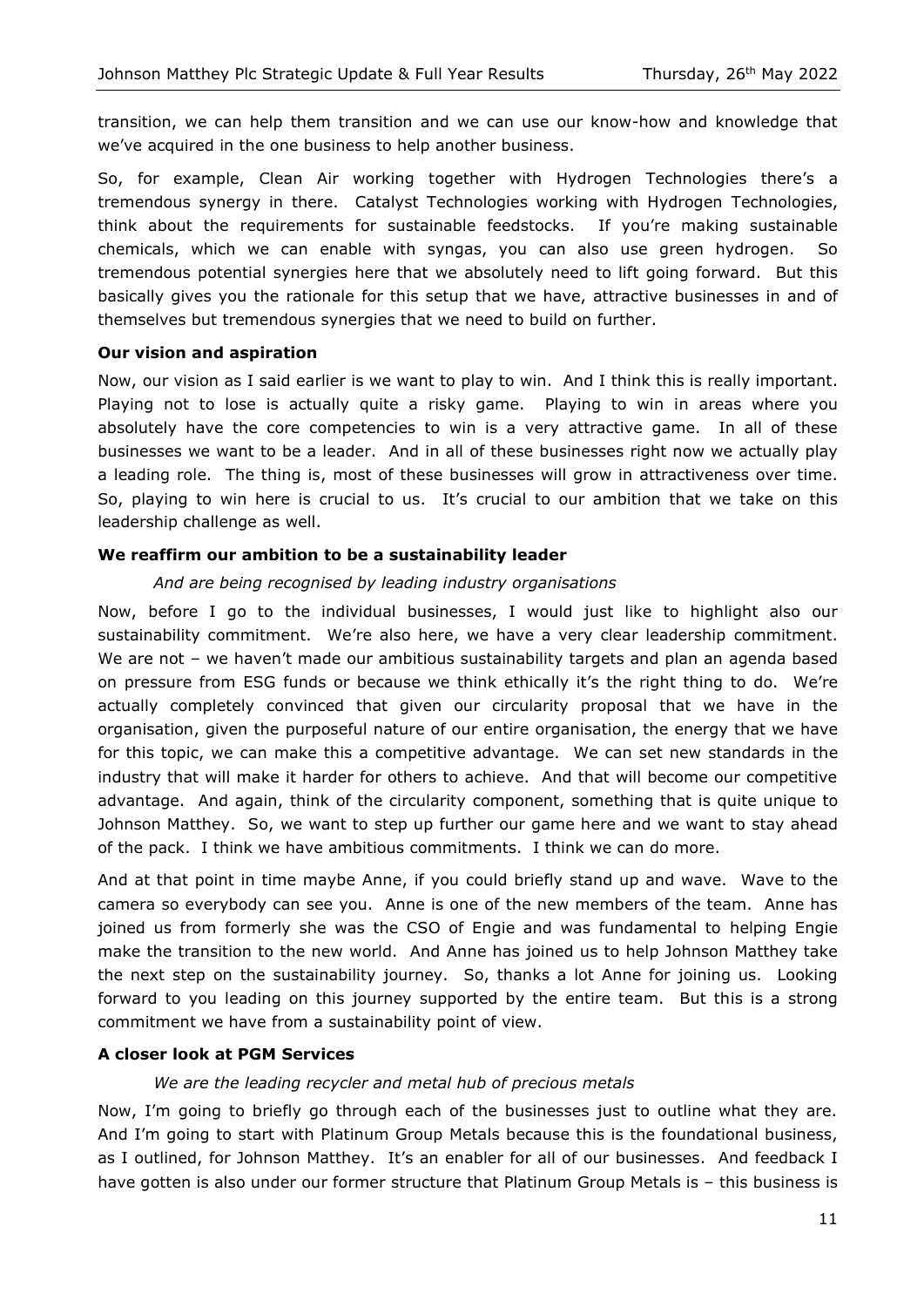a bit of a black box. Nobody really knows what it is, what they do and we're changing that. So, you're going to get great transparency on this going forward and I'm very happy to introduce – so maybe at this point in time Alastair if you could briefly stand up and just wave to the camera. And then you can sit down as well. Alastair is taking over now as the CEO of Platinum Group Metals. Alastair was the Interim CEO for Clean Air. I've been incredibly impressed with how Alastair stepped up to that challenge. We have decided to put in place a different CEO for Clean Air for the simple reason we believe Clean Air needs a stronger commercial muscle. And that is not the core strength of Alastair. Alastair is a financial and leadership whizz kid. And this Platinum Group Metals business has a huge impact on our balance sheet, on working capital and we have a very strong trading component in here. So, you really want somebody like Alastair running this business. So super Alastair that you're taking on this challenge.

And I'll just briefly talk you through what does this business looks like. Very simply these are the sales, the Platinum Group Metals that we have typical customers. And key point is here we're the number one supplier of platinum group metals and we're the number one secondary recycler. And I get a lot of questions on the Russia/Ukraine impact on us. We have a very diversified source of supply for Platinum Group Metals and because we're the world's biggest recycler we don't have any issues from a sourcing point of view. So, we can ensure security of supply to all of our customers.

## *Market demand will be sustained over the long-term*

Now, over time platinum group metals and particularly platinum palladium is today highlydependent on the auto catalyst market which over time will inevitably decline from a volume point of view as the automotive industry transitions to zero emission vehicles. But it's not the whole market that will decline. And the market is split into two components. And there's an essence the primary supply, which is the mining. And there's the secondary supply, which is recycled product.

Now, we are by far the market leader in the recycled product segment and that's where our core strength is. And that part of the market will continue to grow, and it will grow for very simple reasons. We have a tremendous cost advantage. If you're recycling a product versus digging it out of the ground, of course, the cost is going to be lower. The carbon content in the world, again, that's challenged from a carbon point of view is going to be at 98% lower than what you'll get out of a mined product.

And we have the circularity component built in, which is more and more important also from a regulatory point of view. There's going to be more and more restrictions on products that do not have a proper circularity or recycling component built in.

So, this part of the market that we are biggest in is actually going to continue to grow.

# **PGM ecosystem is a key source of synergies for the Group**

And here, just lifting the lid on the business to a degree, so what we do in this business? You can see, in essence, three components. Big part is the refining, the recycling. We take then a lot of product in, whether its scrap coming back from used auto catalysts or jewellery or whatever it's going to be. Some product we get from mining, but big chunk comes basically as a second – from the secondary supply.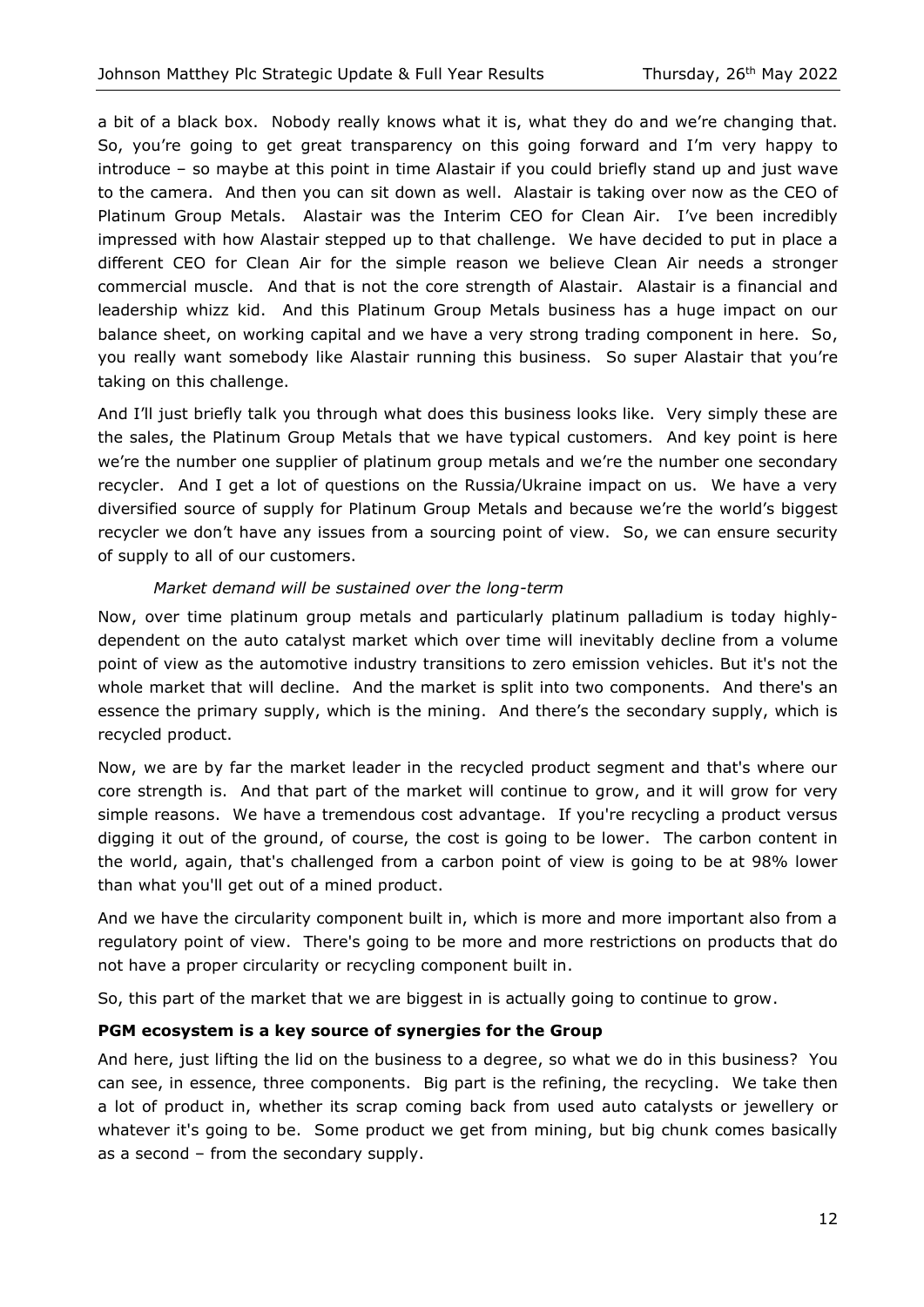We then manage those metals and trade them. And we do that so well that our customers pay us to manage this on their behalf. And because of that, we have deep insights into the demand and supply of platinum group metals to the extent that the entire industry relies on our forecasts as far as supply and demand is concerned.

We had last week International Platinum Week for the first time, again, since the COVID outbreak. The whole industry shows up, and they pay to listen to the market research of Johnson Matthey because that informs their decisions based on what we're forecasting from a supply and demand point of view.

And the last part is the value-add. We basically will then use those metals to produce higher value products that we either sell ourselves or we pass on to other customers to sell.

So, this is in essence what the PGM business is all about with this fantastic circularity proposal built in, which over time will become more and more a competitive advantage.

#### **A closer look at Clean Air**

Now if we move on to Clean Air. Clean Air is probably the business today that Johnson Matthey is most known for.

The auto catalyst business, where we're particularly strong with heavy duty diesel, particularly trucks. But we're a leading player in the market today.

And here I already mentioned we have a new leader as well. And maybe, Anish, if you can briefly wave to the camera, because we have a lot of – I'm sure we have a lot of employees as well as investors today who are interested in seeing who Anish is, because they haven't gotten a chance to meet him yet. So, we've brought in Anish from Michelin to run this business.

And the simple reason is, although I said already Clean Air is a business that's actually in a great shape. They've done tremendous work over the past couple of years and getting in better shape. I think done a really good job. But I personally am convinced there's a lot more juice in the tank, but we'll have to up our game from a commercial point of view. And Anish is an acknowledged commercial tiger who's going to not only help Clean Air, he's going to help all of JM, because he's also going to be leading the commercial council across all of JM. So very glad, Anish, that you could join us as well.

#### **Leading market position in autocatalysts underpinned by…**

This business, I think, has been explained extensively already to analysts. So, I don't think I need to go into any kind of detail here. We have a great technology position, longstanding relationships.

#### **Clean Air is serving a durable, global market**

And the overall market forecasts, I think, have been presented many times as well. There will be positive factors influencing the market, whether it's legislation tightening, just overall increase in vehicles, but is also negative factors impacting, of course, electrification and the lower light duty diesel penetration in Europe.

And the pace of this is a subject of much debate. We have scenarios that are based on basically all the estimates that are out there with base case, with faster electrification case.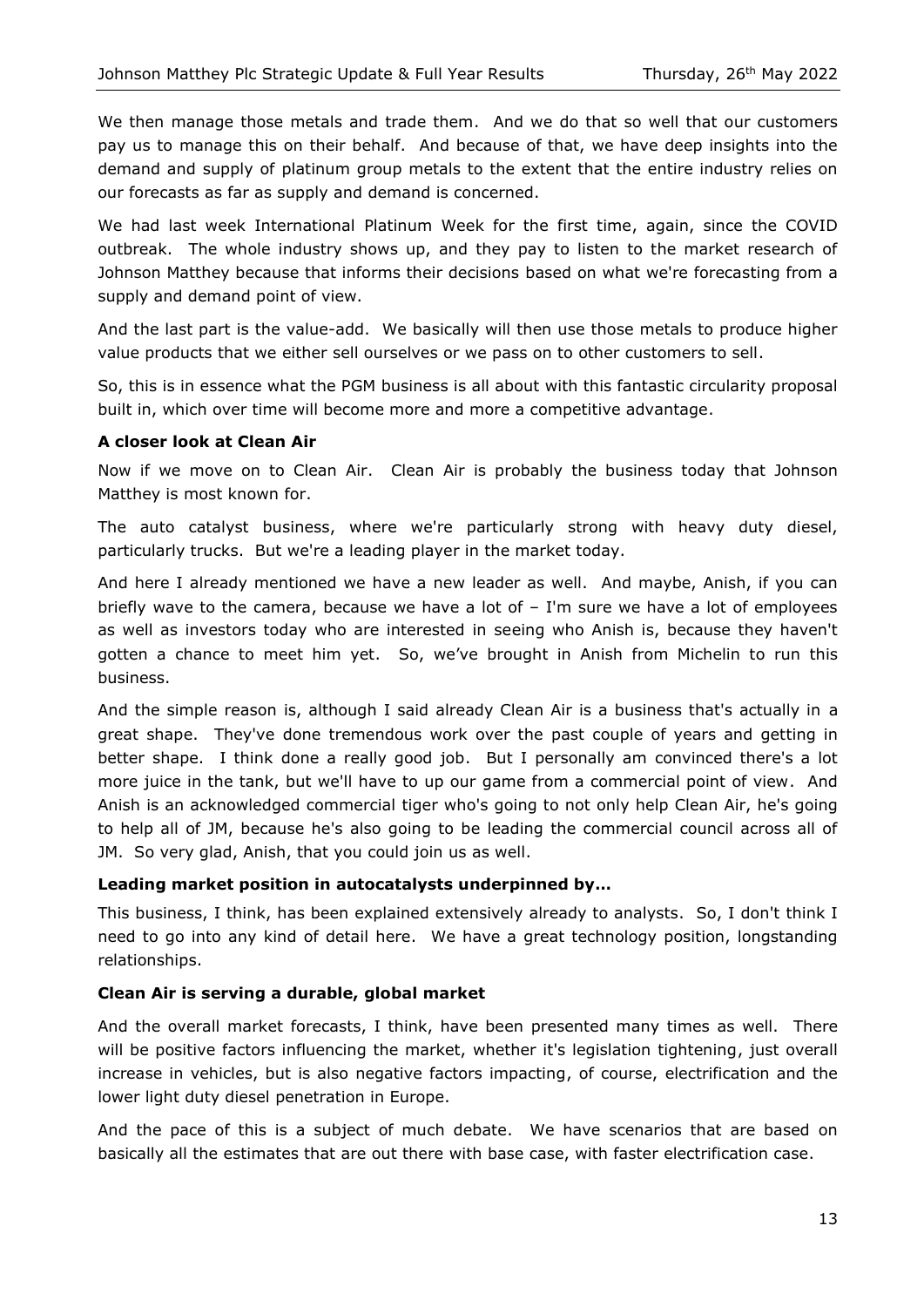# **Long-lasting cash generation with continued autocatalyst leadership and operational excellence**

And regardless of the case, one thing we have a commitment on, and that is that we will be delivering at least £4 billion of cash by 2030/31 regardless of the pace of electrification, because regardless of the pace of electrification, we have certain levers that we can pull. For example, if electrification is moving faster, we'll be moving faster on our cost base, on our CapEx. And there's different areas of working capital to unwind. There's different areas, different levers that we can pull.

And as long as we have a certain penetration, we require a certain investment level and we will adjust that over the years. So, this  $E4$  billion – I'm personally convinced and I've spent a lot of time with the Clean Air team – this number is a bare minimum. I'm convinced there will be much more. And don't forget, after 2030/31, there is still going to be a need for particularly heavy-duty ICE trucks, for the simple reason this is a very hard to abate sector, it's going to take time to transition to zero emission. We will be helping the industry transition towards zero emission.

But in the meantime, life has to go on and we got to make sure that every product that's on the road is able to meet legislation requirements. That's our job. We ensure clean air. That's what we do really, really well.

# **We delivered on our commitments in 2021/21, with around £800m cash generated**

And as I already mentioned, Clean Air is doing, I believe, a great job today, big progress on the cost saving programmes, big progress on getting CapEx down, winning where it matters now in the shootouts, particularly with Euro 7 coming. And we delivered £800 million in cash. Clean Air delivered £800 million in cash this year. Think about that, our 2030/31 estimate was £4 billion.

Its 2021/22, we delivered £800 million. So, I think that should underline our confidence in achieving the £4 billion-plus target that the plus should be a big plus and not a small plus.

# **A closer look at Catalyst Technologies**

So let me move on to our next business, Catalyst Technologies. And here, I'm super happy that we have Jane Toogood to go to run the business. Maybe, Jane, I think everybody must know you. But still, it would be nice if you wave to the camera. So, Jane is an acknowledged leader in the chemicals and energy space. And she's, I think, a rare breed amongst Johnson Matthey and that she is regularly invited as a speaker to external events as well. We tend not to do so much externally, something we're changing. But Jane has always been ahead of the pack here and fantastic leader for this business.

And I want to explain a little bit about what this business is, because the Catalyst Technologies that Jane is going to take over is not the Catalyst Technologies of Johnson Matthey of the past. This is a new Catalyst Technology business that has tremendous growth potential, and we will be investing to tap into that growth potential.

#### **Catalyst Technologies has a well-established portfolio with c.£450m in sales**

So today, just to give you a brief snapshot of where are we overall as a business.  $£450$ million sales. What you can see is, we have business in the space of syngas processes and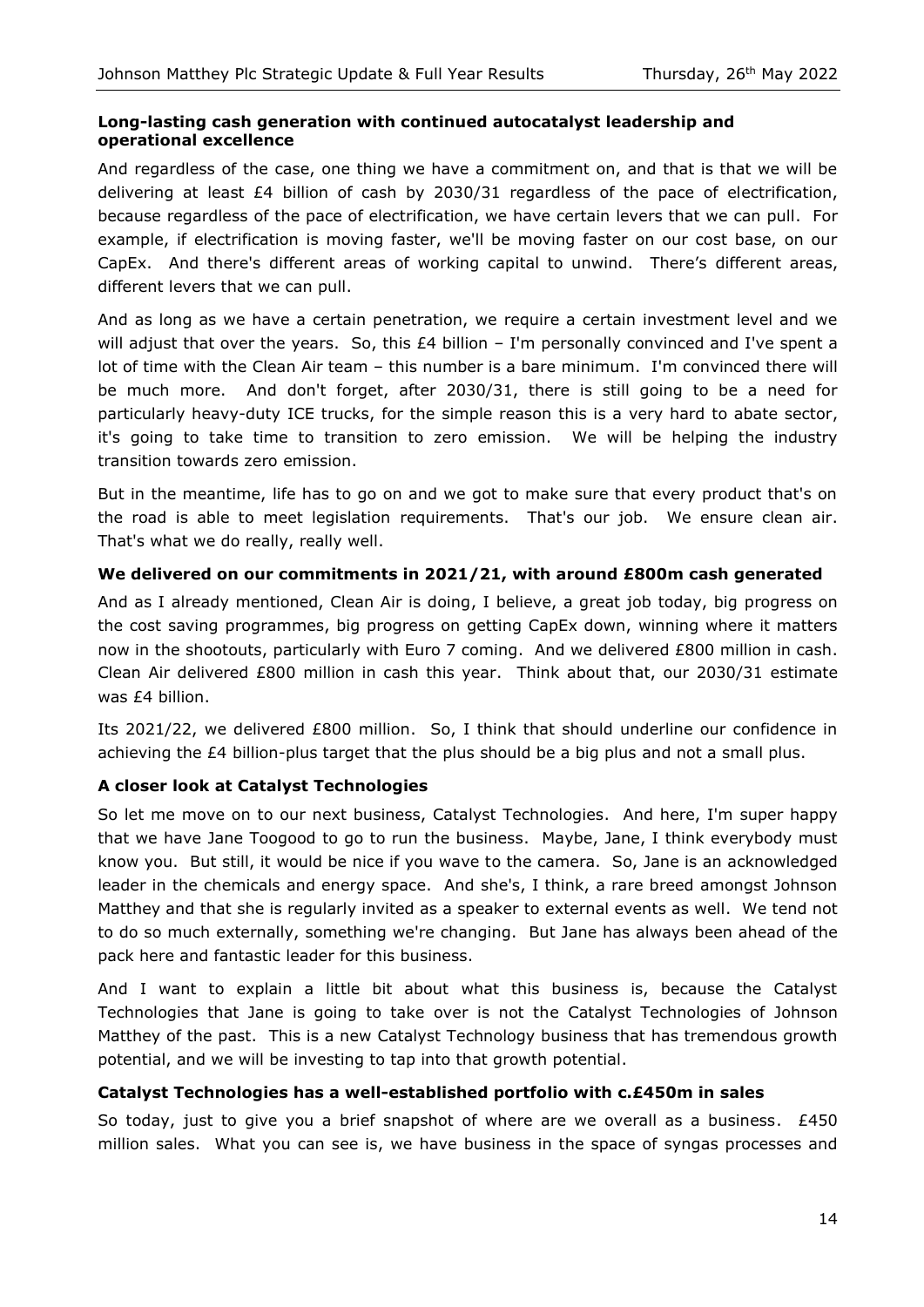refinery processes. And in all of those spaces, we typically have number one, two, three positions, often number one, but we already have leading market positions here.

# **A fundamental shift in chemicals and fuels production is taking place with syngas at its centre as the gateway to a decarbonised world**

Now, syngas and refinery processes are crucial for the chemical and the energy industries. But there is a fundamental – a really fundamental change that's taking place in this industry. And to understand that, this might look like a complex chart, but this in essence, shows what happens today. Vast majority of the chemical and the energy industry uses fossil fuels. So, coal, natural gas, oil.

You go through a syngas process or a refinery process and you develop your chemical, which you need for almost every everyday product, or you get your fuel for the energy industry. So, this is what happens today.

Now we all know we've got to get off fossil fuels. But this fundamentally changes this industry and where – what our position and role in the industry is. So, the massive change that's taking place is you have, on two sides, a complete transformation. One on the left side and you have much more sustainable feedstocks. So, whether it's bio-waste or whether it's green hydrogen or whether it's captured carbon. You have an explosion in sustainable feedstocks. And on the other side, from a demand point of view, you have an explosion in demand for sustainable chemicals and sustainable fuel.

And to get there, you have to go through a syngas process. We own syngas today. So, this is a fantastic opportunity for Johnson Matthey, because we have leading positions in syngas today. This market is going to explode. This is where we want to focus for the future. And this is where we're committed to investing for further growth.

## **Syngas is the key gateway in the net zero transition – we aspire to become the #1 player across the value chain**

Now I've mentioned we already have fantastic examples of technology leadership positions. There's a few examples given here. But a hint at what the future holds. We just released an announcement recently, earlier this week, which I have to admit was a bit technical in nature because four companies were involved. And I think all of the technologists and the engineers wrote the press release together, so you maybe need a translator to interpret it.

But in essence, what the press release wanted to say was that Aramco and Repsol were developing a sustainable fuel plant in Bilbao in Spain, one of the most advanced in the world, that they have chosen Johnson Matthey technology to process that – to basically do the syngas process in that plant. And this is both Johnson Matthey technology and technology that we developed together with BP. And they have chosen us.

So just imagine Aramco, Repsol, BP dependent on Johnson Matthey technology. This is what the future holds for Johnson Matthey in this business. And we have a fantastic starting position and we have a great technology already today, and we're building the pipeline further. And that's just the outline here.

# **Delivering high single digit growth over the medium term**

Maybe too many numbers, but simple message is, there's market potential  $\epsilon$ 3 billion to  $\epsilon$ 12 billion and by 2030, the addressable market. Our current plans basically aim for the lower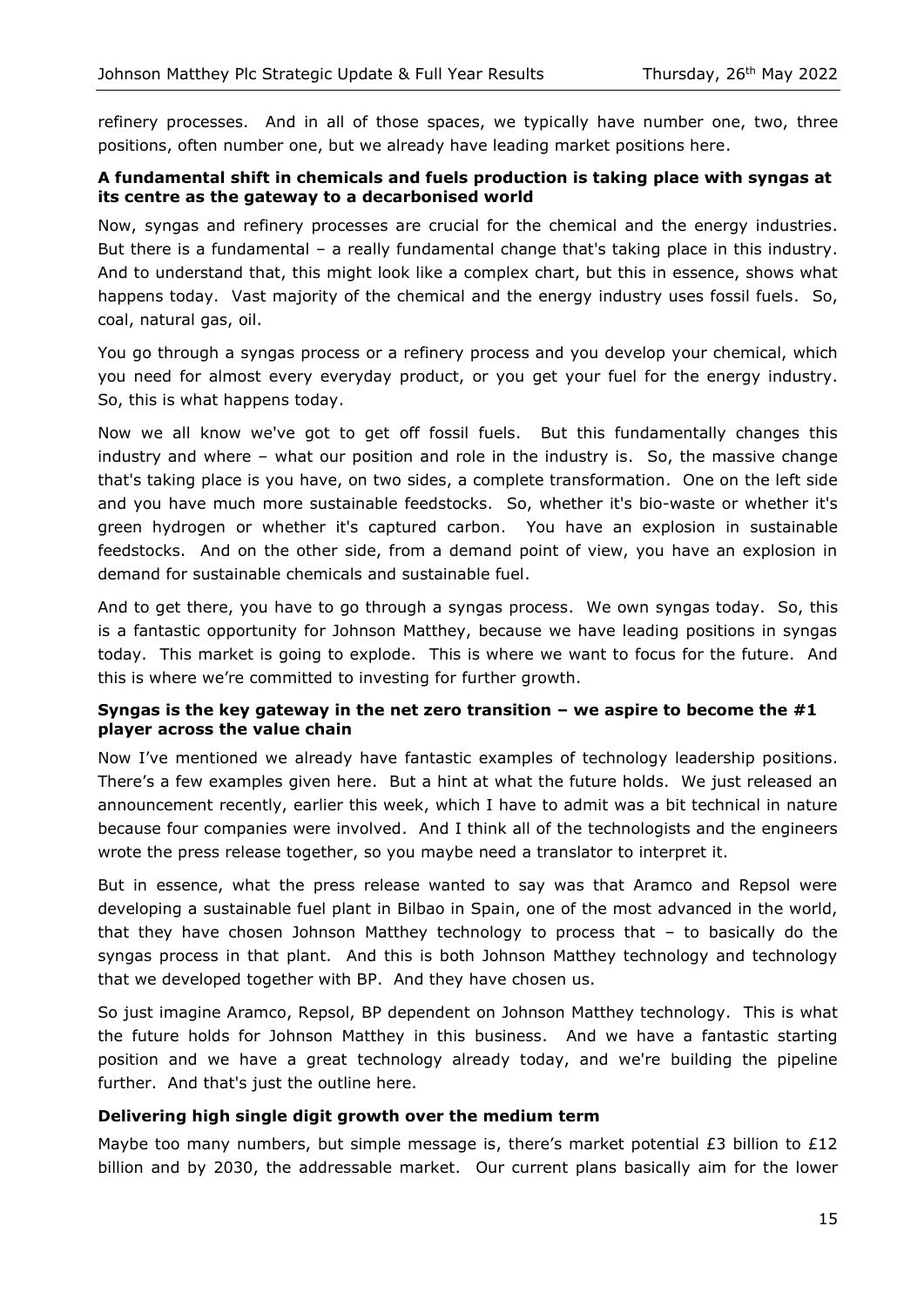end, but we are completely capable and able to scale up if the market is accelerating faster. And this market will accelerate significantly beyond 2030. Maybe it will accelerate faster. So if we go to the high end, we will make sure as a market leader that we'll be able to capture that growth.

And what you can see beyond that growth that's there today, we have over 70 projects in the pipeline today and we only need a handful of those projects in each segment, Blue Hydrogen, sustainable aviation fuel, low carbon solutions, to be able to meet our initial ambition of highsingle growth over the medium term. And I say initial ambition because I think here for sure as we progress, we'll see that there is probably more growth potential than we can even imagine.

So fantastic business to be in. A lot of growth ahead of us. And the pace of that growth will be determined by the market. But we will be the market leader in this space.

## **A closer look at Hydrogen Technologies**

And the last one I want to talk to, and then we'll come to our capital allocation, is our Hydrogen Technologies business. And here as well, I'd like to introduce you to a new leader who has joined us from external. Maybe, Mark, if you could stand up. Mark Wilson, who's also not yet known by the JM folks internally. So, everybody I think is that is Googling your name today and trying to find out more.

So, Mark is a super experienced leader in – particularly in the energy transition space. He's worked a long time in corporates, BP as an example, and has also worked a lot with start-ups. He's managed JVs in China, which is actually going to be crucial for our success going forward. And is simply a very, very accomplished leader who can help lift our Hydrogen Technology business to the next level. That's why we've put Mark in place for this role.

#### **We provide the key technologies that enable the hydrogen economy**

Now hydrogen, we believe – and this isn't just us, these are market estimates, not our estimates – has fantastic growth potential. And there's two specific areas where Johnson Matthey can and will be a winner. And that is in the fuel cell market and in electrolysis. So, fuel cells to power vehicles, particularly heavy-duty trucks, and electrolysis to generate green hydrogen, so the production of green hydrogen.

Now it might sound odd to those of you who are not so familiar with the technology, at least it sounded odd to me. This sounded like two completely different markets. So why on earth would Johnson Matthey enter these? And the reality is why we do this is it's based on the technology. Where our core competency is, is in the catalyst coated membrane. This is where the magic literally happens.

And if I can show you in simple terms, this is a catalyst coated membrane. You can see it's pretty thin. It's like a piece of paper. This has five layers on it. This is really, really hightech stuff. And in essence, what happens is if you take the example of fuel cells, you're going to be taking hydrogen and mixing it with oxygen through this and you get electricity on the other side, and that powers the vehicle.

Electrolysis, you do the opposite. You take electricity to water through this and you get green hydrogen and oxygen. This is the magic that makes it possible. Five layers, so you have a membrane, you have a catalyst on either side, the cathode and anode, and a seal on either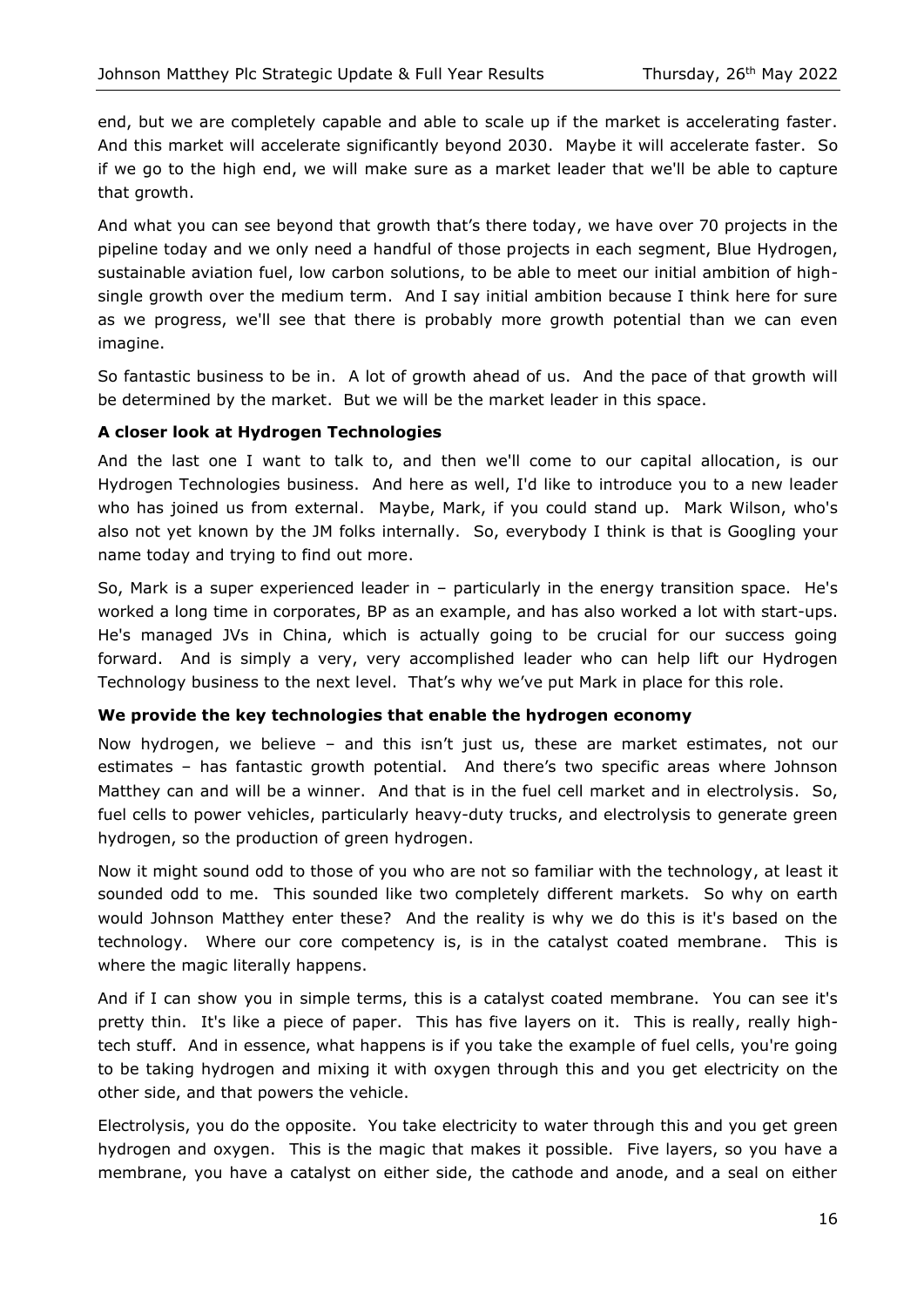side. And then we've got a seven-layer version as well with two gas diffusions. This is hightech stuff, high value, super high value.

And the most important part is, this determines the performance. This determines the durability, the efficiency, the cost of either the fuel cell or the electrolysis process. This is a really high value component because this determines what the outcome is going to be. And this is core competency of JM. This is hardcore catalysis know-how. This is hardcore metals chemistry. This is really – goes to the fundament of what we do.

#### **Significant addressable markets**

We've a lot of experience here at Johnson Matthey, and you can see here basically the market growth projections here, £4 billion to £14 billion is the estimates, depending whether it's electrolysis or fuel cells. The pace of growth, again, completely dependent on the markets.

If you take the example of fuel cells, if electrification is faster, you can assume that the fuel cell growth will also be faster, because it means that the trend towards zero emission will be increasing. We haven't factored that in our Clean Air scenarios. So, I think this is something where we, of course, have a natural hedge within the company, but tremendous growth opportunities here for a company like ours.

## **Strong right to win in CCM…aiming for market leadership**

And I'm sure some of you might be thinking in your mind and I'm sure might have the question, well, haven't we heard this before? Isn't this like Battery Materials? What's different? Why are you going to be successful this time?

Very simply why we'll be successful this time, it goes back to what I said at the beginning, focus on the core competencies, play where you can win and play to win. This is absolutely crucial for us from a strategic point of view. We have 20 years of experience in fuel cells. These fuel cells were one of few in the world that can do this at a world class level. This is a core competency.

We got into battery materials pretty late. It was never a core competency. And unfortunately, we realised as a company too late how expensive it would be to build up CapEx and what meagre returns we would get on that. So I think, ultimately, it was a good strategic decision to get out. Unfortunately, too late. Here, very different. Core competency and the CapEx intensity of this type of business is of magnitude to lower than, for example, Battery Materials.

Another difference, we have customers. We have real customers. We never had a customer for Battery Materials. We had wonderful technology. We were building plants. We never had a customer. Very different. We have existing customers today, and the customers are ramping up their demand. And everything we built is customer-backed. So, this is completely different than Battery Materials where we were building ahead of customer contracts. We are building now based on customer commitments.

Strong technology position and this is why our customers want to work with us, but also, as I mentioned, the circularity component. A company like Plug in to US, they want to work with us because of our great technology, the catalysis component, because of the fact that we can get them iridium, which is going to be super important, to also platinum, but also because we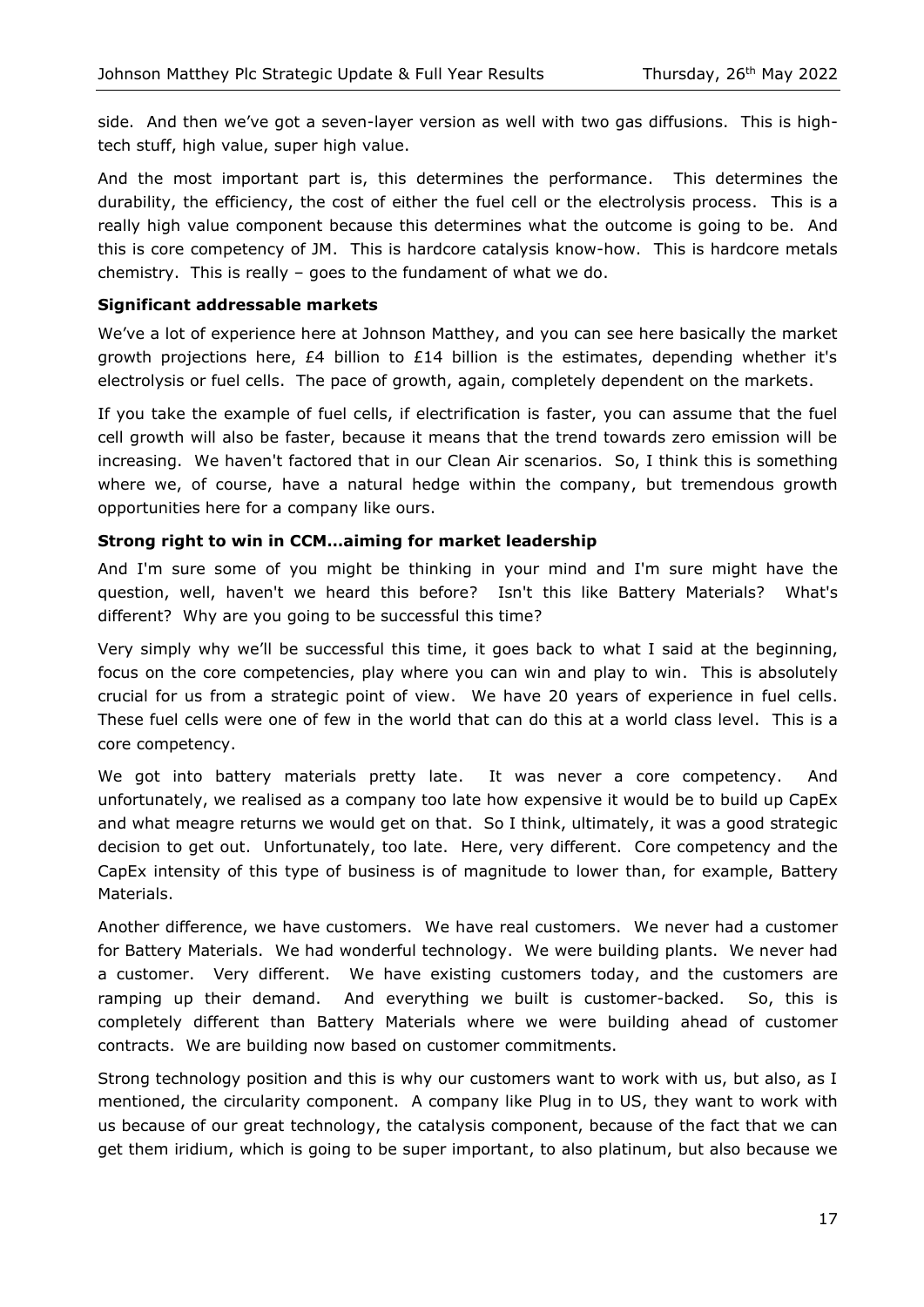have the circularity proposal. There's nobody else who can offer that out there. So, this is a really fantastic business to be in.

# **Scaling capacity: Capacity expansion in line with growing customer demand**

Example here of what we're doing going forward. This is a business where demand outstrips supply by far. I think our biggest challenge here is actually scaling up, which is why we're very happy to work with partners like Plug who are like-minded, who want to invest together to help grow the market.

Here's an example of what we're doing to increase capacity on three levels. We build out capacity at our current plant in Swindon. We're expanding in China, which is also important that we have Mark's expertise for the Chinese market. We also have an excellent president in China, Mark Su, who's helping connect us with the right partners in China.

And we're planning on building a three-gigawatt manufacturing facility in Royston, but we're doing this in a smart way. Smart way twofold: one, customer-backed; two, smart CapEx and we're building on an existing site. We're not building a greenfield site. We have actually decommissioned the part of our Clean Air production facilities because we've moved Clean Air to a more efficient location in Europe.

And we've basically repurposed those buildings so that they can house now our fuel cell production capacity so we can increase capacity by three gigawatts. So, all of this is ongoing, smart CapEx, customer-backed and basically doing it in a manner that we can fulfil our customers' needs, but this is really a scale-up challenge. So, we also have to look at what we can do in China and increase output in Swindon at the same time.

## **Customer partnerships: building on a strong position today, targeting more than £200m sales by the end of 2024/25**

And finally, on this last slide and then we'll move on. This is the current customer landscape that we're allowed to talk about. We do work with customers who are very sensitive about us using their name for various reasons. So, we don't list every customer up here. But what you can see is whether it's in electrolysis or in fuel cells, we typically have a good representation of customers across Asia, Europe and the US. And our core intent and desire here is only to have strategic partnerships.

We have no interest whatsoever in transactional relationships in this space because demand is so high. We are not just going to be a supplier of low value components to others. We will focus on the core value adding component catalyst coated membranes for electrolysis and for fuel cells. And we will only work with strategic partners, and we will only invest in capacity that is backed by customer demand.

And right now, we're looking at a total customer pipeline. This is 25 already, 10-plus gigawatt. And this is real. This is now. This is what we're scrambling to scale up to. And there's a lot more to come.

So, I hope I've given you a sense, we're going to be generating some juicy returns going forward. We also have to make some decisions about how we allocate capital. So, to give you a little bit of a sense of how we think about that, how we frame that, I'd ask Stephen to present the capital allocation framework.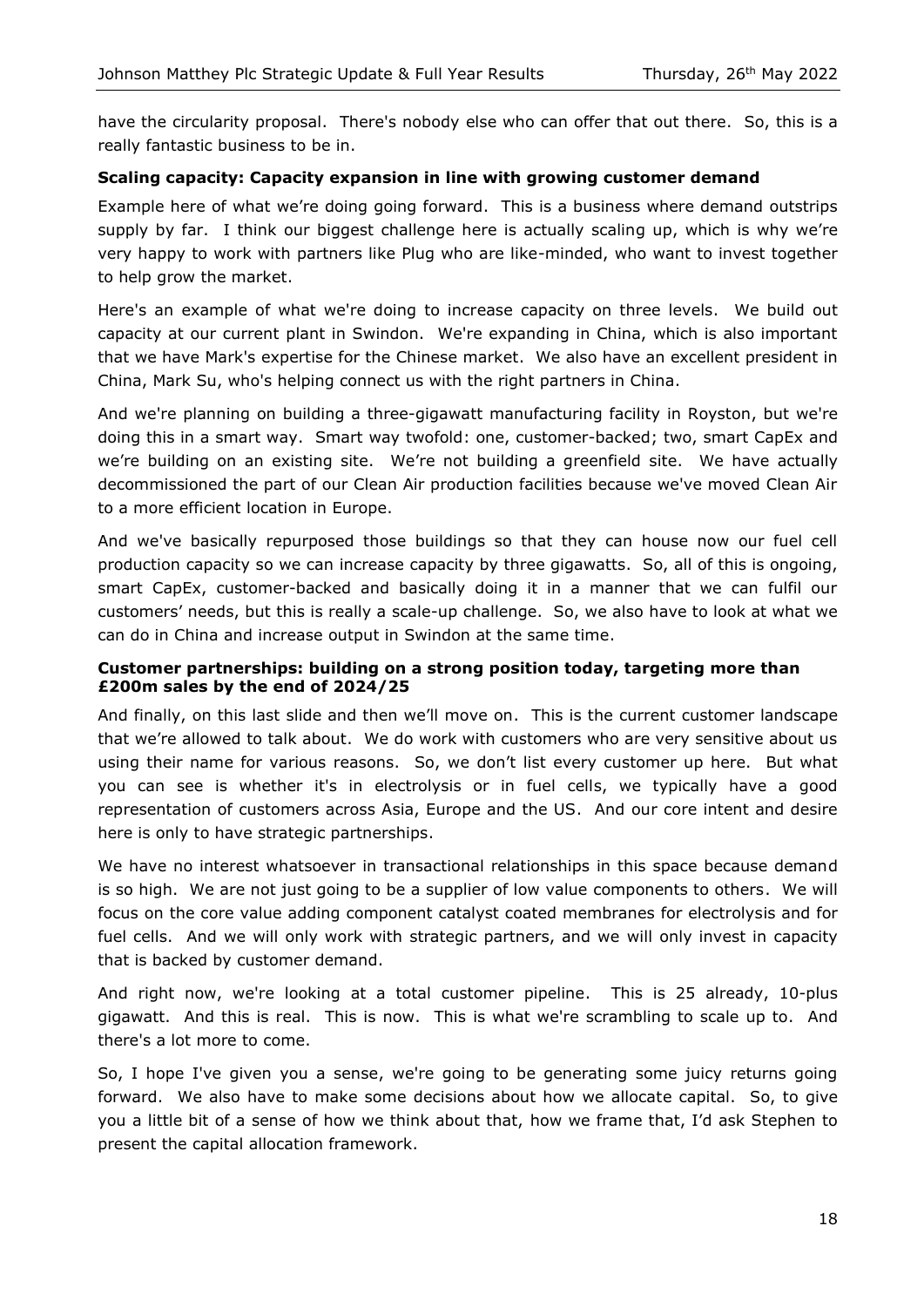# **Capital Allocation Framework**

Stephen Oxley *CFO, Johnson Matthey*

# **Our clear capital allocation framework will be the basis for our growth trajectory**

Thanks, Liam. So let me wrap the financials around that. And naturally, if we're going to deliver that growth, we need a prudent, disciplined approach to our capital allocation. So let me start with the left-hand side of this chart, that's our sources of capital. And these include our strong cash inflows from our operations, particularly, of course, Clean Air and PGMS.

And we expect also to release additional cash through divestments of those non-core assets that Liam talked about. And we're targeting at least  $£300$  million over the next two, three years.

So, this cash flow will then be complemented by a new efficiency programme. We expect to generate £150 million of annualised benefits by 2024/25, and I'm going to talk more about that in a minute.

So, we'll deploy capital in four ways. So firstly, we'll focus on our organic growth opportunities. Secondly, we will at least maintain and aim to grow the dividend, and we'll going to be targeting a 40% pay-out ratio over the medium term. And third, we are open to bolt-on acquisitions to unlock further value. So, we're going to consider adjacent technologies, businesses that can accelerate our growth, strengthen our operational capabilities and also improve our technology.

And then, of course, we will distribute excess funds to shareholders through special dividends or through share buybacks. And for the record, we've now just completed the  $E200$  million buyback that we announced back in November.

We will also maintain a strong balance sheet with a prudent net debt to EBITDA ratio of 1.5 to 2 times. I've reassessed our gearing policy, and I'm satisfied that this remains appropriate.

# **Capital allocation will set us up for long-term growth**

So, moving on to capital expenditure. So, following the strategic review, we've revised down our three-year CapEx plans by £200 million. We now expect to invest about  $£1$  billion by 2025, of which half will be on growth opportunities, 30% on maintenance and the balance on replacement projects.

And we're going to invest in a disciplined way, only committing to investments that pass through our new stringent, independent review process and meet strict internal rates of return. Our capital deployment is going to be modular and will be dependent upon the achievement of clear milestones to make sure that we don't over-commit to any particular project.

In Hydrogen Technologies, as Liam has just said, we're scaling investments to support growth and meet committed customer demand. In Catalyst Technologies, we do not expect immediate capital expenditure or significant capital expenditure in the short term, but we do anticipate modest investment to support growth in the medium term.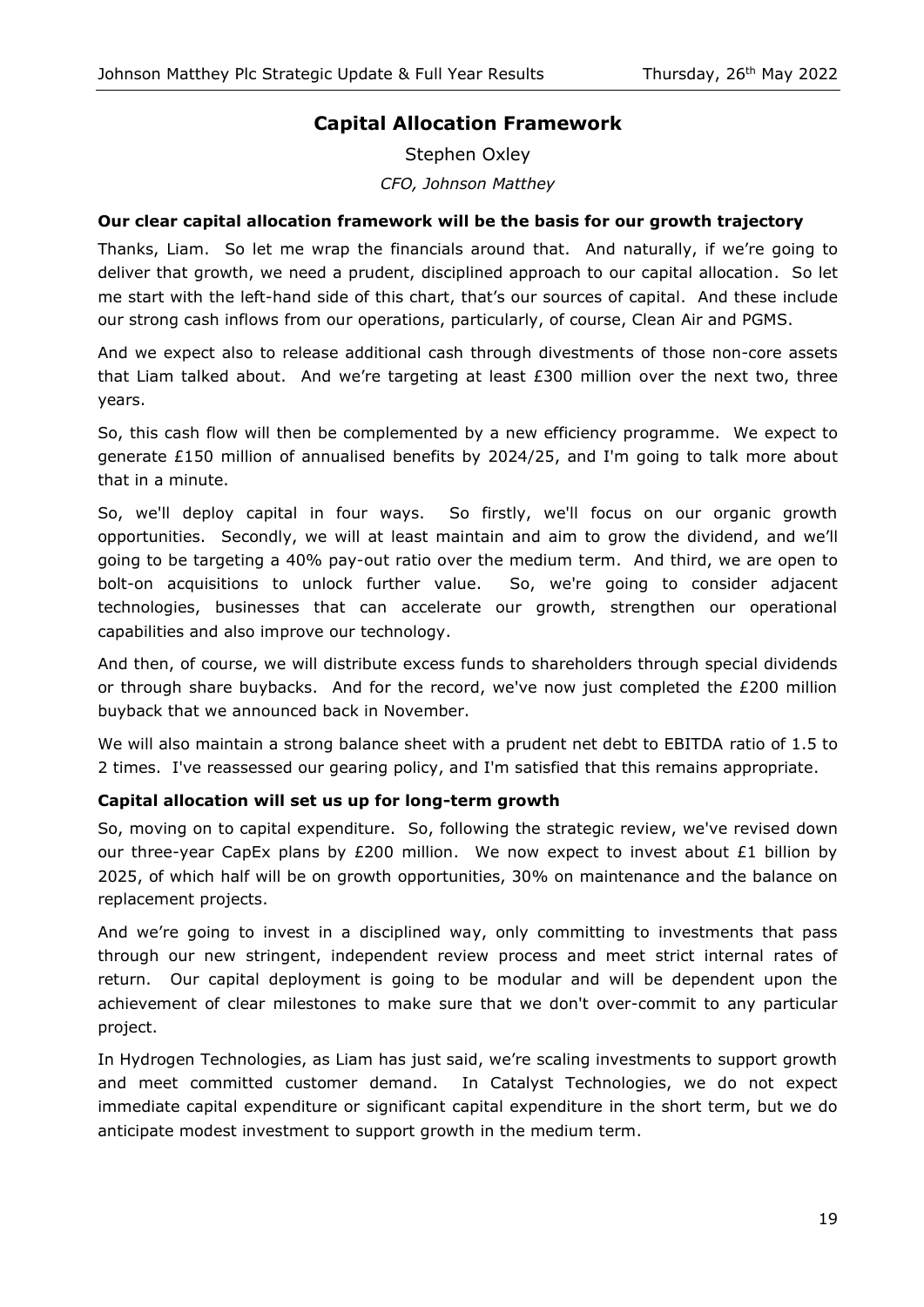PGMS, our UK refinery needs substantial replacement CapEx. This is a complicated project that we've inherited. It's not without its difficulties, but getting it right will set us up for decades to come and mean much lower future maintenance spend.

And finally, Clean Air, we will reduce our CapEx to about £50 million by 2024/25 as our strategic investments in plants complete.

## **Transformation delivering material efficiency benefits**

So now turning to that efficiency programme. So, on the back of the strategic review, we've performed an initial assessment of the Group and we've identified opportunities to increase efficiency and further reduce our costs. That's across our global corporate functions, across procurement, operations and real estate. The programme will generate £150 million of annualised benefits by 2024/25 and will start to deliver this year.

We expect the total cost of the programme to be about  $£100$  million and that will be incurred in cash. And of course, we're going to look for further efficiencies beyond this.

## **Growth driven by Catalyst Technologies and Hydrogen Technologies**

So let me now turn to our growth profile. So, assuming constant metal prices, we expect to accelerate to high-single-digit growth in operating profit in the medium term. And that will be driven by the growth of Hydrogen and Catalyst Technologies and also the benefiting Clean Air of new regulations, and of course, the impact of that efficiency programme. Of course, this is at constant metal prices, and we know these are close to historic highs.

Now in the longer term, we expect strong growth as we further scale Hydrogen and Catalyst Technologies whilst continuing to generate substantial profits from Clean Air and PGMS. And within 10 years, we expect to have a well-balanced portfolio and estimate that our combined growth businesses will account for around 40% of our profits.

So, with that, Liam, let me hand back to you.

# **Next Steps**

Liam Condon *CEO, Johnson Matthey*

#### **We have clear milestones until end of 2023/24**

Thanks a lot, Stephen. So just two, three more slides, and then we're done and then we're going to get into the Q&A.

I think what's important beyond what Stephen has already outlined from a financial parameter point of view – and my clicker has given up. If we can maybe – somebody can – there we are. Okay. Thank you.

We have certain milestones to basically track progress. And I think one of the questions that will be out there is, how will we know that you're making progress, you're presenting this strategy and structure and team and beyond the financials, how will we know that you're actually making progress? So we've put up some milestones here.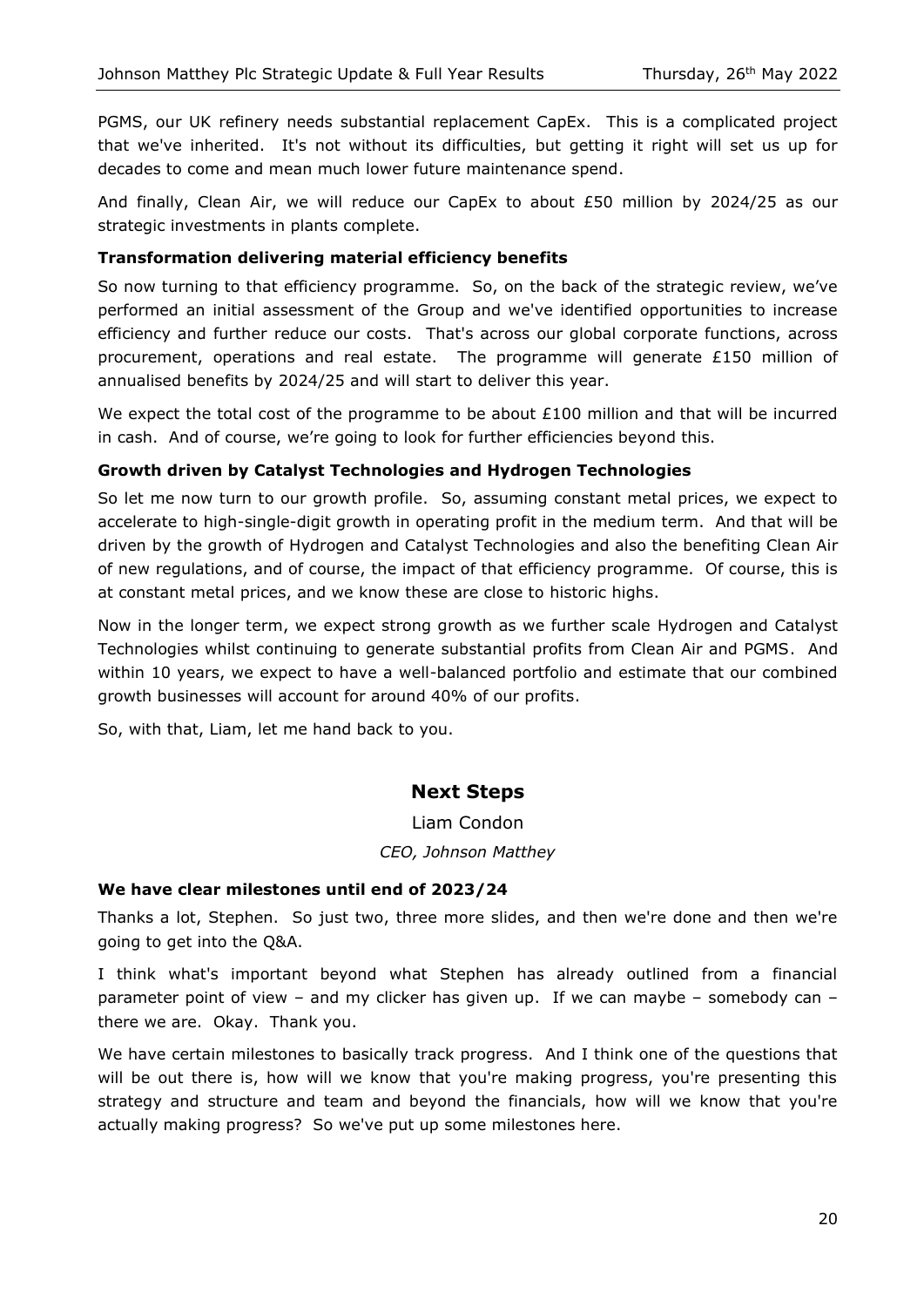And our commitment is that we will be regularly updating you on how we're progressing. So, we'll be informing you about how we're doing, if we're achieving our targets or not and if not, what mitigation measures we're taking to ensure that we can achieve them.

So, this is a complete commitment to transparency. Because I'm aware today that just presenting strategy is not going to be enough. What's really important is that we deliver on our commitments. So, we're being transparent about what we're committing to and helping you to be able to track how we're doing. So, there's various components in here, but all broken down. And you can expect the first update latest at the half year results probably in November.

But before then, I can guarantee you, you'll be hearing about further progress on our journey because there's one thing that we're committed to, it's moving at pace.

## **Creating value by catalysing the net zero transition**

And as a summary of our core messages today, what the new strategy is all about. It's focusing, as Johnson Matthey, on where we can win. It's playing to win. It's having a much simpler organisation, a faster organisation, a more efficient organisation. And it's all about executing in a much more rigorous, disciplined and successful fashion. And that's going to be enabled by a team that is committed to creating value on behalf of our shareholders and, of course, on behalf of our customers.

But also, and I say this very honestly, on behalf of society because Johnson Matthey is catalysing the transition to net zero. We have the core competencies to do that. We can help our customers move faster. And the world will be a better place, if more Johnson Matthey products are used. So that's our commitment to you.

We're very excited about the future, and we're looking forward to your questions. Thank you very much.

# **Q&A**

**Martin Dunwoodie:** So, thank you, Liam. Thank you, Stephen, for the presentations. As Liam said, we'll now open to Q&A. We'll take Q&A in the room and also from the webcast. If you can give your name and company before asking, that would be great. We'll start off with Sebastian in the middle, please.

**Sebastian Bray (Berenberg):** Good morning. Sebastian Bray of Berenberg Bank. Welcome, Liam. Thank you for the presentation. And likewise, Stephen. It's good to see you again. I have one question, but it gets a bit numerical, so I'll focus it on in this way. The page 53 of the slides, I think there is a different label given in the digital presentation, but it's only a difference of one. Where the target is for 40% of operating profit from new businesses by 2030 to 2031?

If I take, let's say, a high-single-digit percentage growth rate on the £500 million base at a reasonable level of metal prices similar to today, let's say that number is between  $£700$ million and  $£1$  billion, depending on what exactly the growth rate is, and if we ex out the value businesses and so on. So, we're talking about £300 million or so of EBIT potentially from those businesses.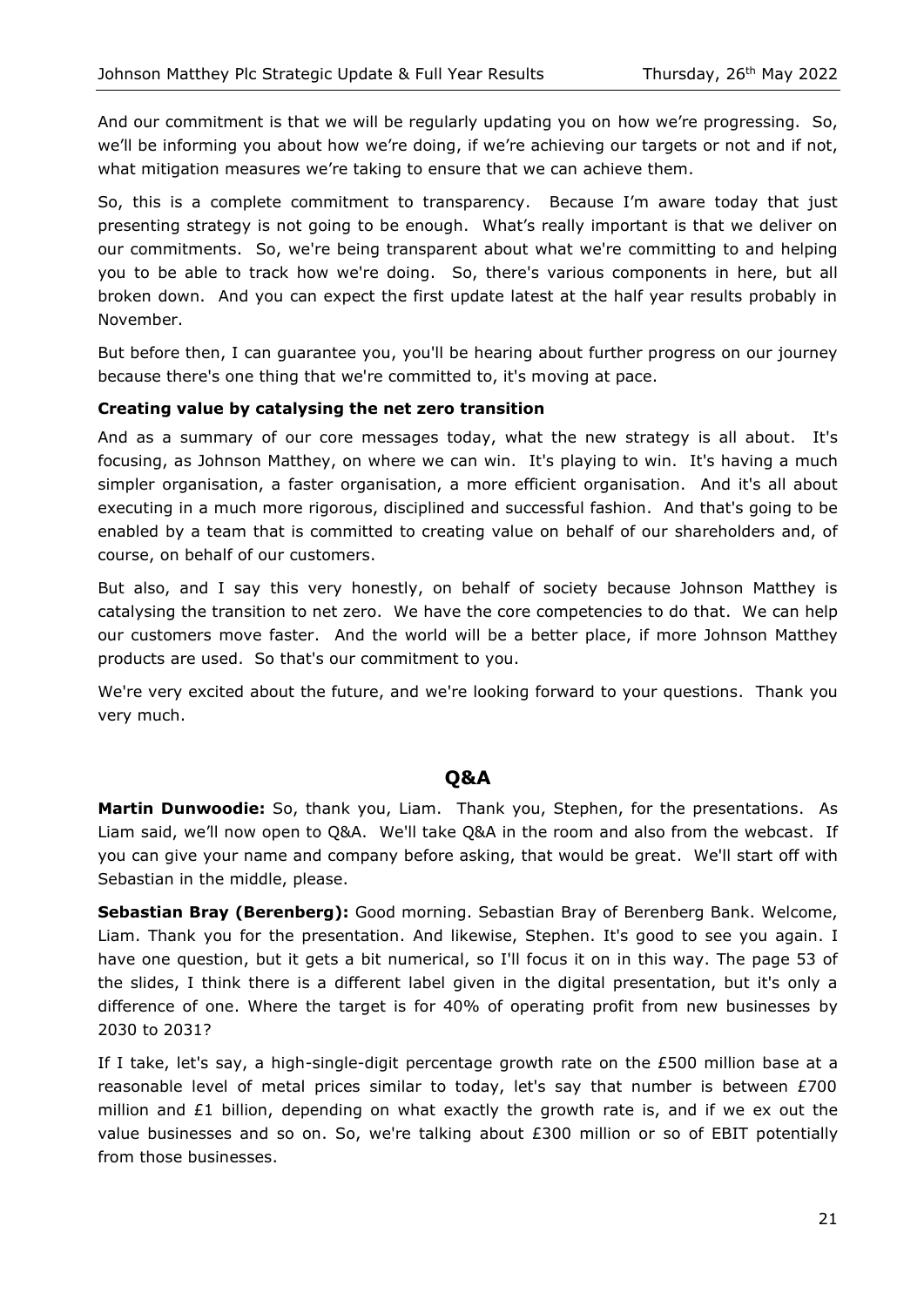Assuming that they make a similar margin to what catalysis has done in the past, that's 15%. That's about £2 billion of incremental sales. There is – what I'm getting at here is that you've effectively guided for about £300 million-ish of CapEx over the next few years dedicated to those areas to 2025. Is there an absolute CapEx bomb coming afterwards when those growth areas accelerate to 2030?

And what I'm getting at here is, this strategy review only runs out to 2025, is the plan to sell autocatalyst business to raise that capital when you reached that point? Thank you.

**Stephen Oxley:** Okay. So maybe I can deal with the financial.

**Liam Condon:** You do the first and I'll do the second.

**Stephen Oxley:** To portfolio. So, yeah, look, great numbers. I'm not going to go through those in detail. So look, so the CapEx in the short-term, as I say, is about £1 billion, that's come down a little bit and that sort of costed across the various areas. We will obviously continue to invest after that. There isn't a CapEx bomb to come, but clearly, we will then derive or plan CapEx depending on the rate of growth of those subsequent businesses. So let me give you an example.

So, on Hydrogen Technologies, we've talked about – we'll spend about 25% of that £1 billion on hydrogen expansion. There's about three gigawatts to come immediately in the UK that we've talked about. We'll then look to see what those committed contracts give us. And if we're seeing fantastic growth opportunities, we will put more CapEx in. But there certainly isn't a big bomb to come, Sebastian.

**Sebastian Bray:** Thank you. Just to clarify the comment around potentially selling autocatalyst is my words, not yours. I don't want to put words in your mouth, post 2025 to raise financing. Is there a day when you can imagine holding a presentation and you think of Clean Air as a value business rather than a core area of Johnson Matthey?

**Liam Condon:** Yeah. Thanks, Sebastian. So the way we're thinking about the strategy right now and the portfolio choices that we've made is this is – right now, this strategy can create tremendous value. For each of our portfolio businesses that we have, we're in essence looking at market-leading positions. We're looking at competitive margins and we're looking at a need for innovation, because this is also driving the margin.

And as long as those three conditions are met, then we are the right owner for the business because it's going to be a very attractive business. If that changes, if something changes in that, we will, of course, regularly review with our board, are we still the right owner for a specific business. So, nothing is ever set in stone. But this strategy will create a tremendous amount of value and we'll just regularly monitor with the board what our overall portfolio should be. But as long as we're meeting those three criteria, I think we have a very clear portfolio.

**Martin Dunwoodie:** Okay. We'll next go to Gunther. I think, Andrew, you have a question. So, Gunther to Andrew and then Kevin down at the front.

**Gunther Zechmann (Bernstein):** Good morning. Gunther Zechmann from Bernstein. I have a numerical question as well. Why aren't you selling more in Hydrogen Technologies? You're saying  $£30$  a kilowatt. You have two gigawatts of capacity. You should be selling  $£60$  million, not £20 million, unless your utilisation rates are submergingly low.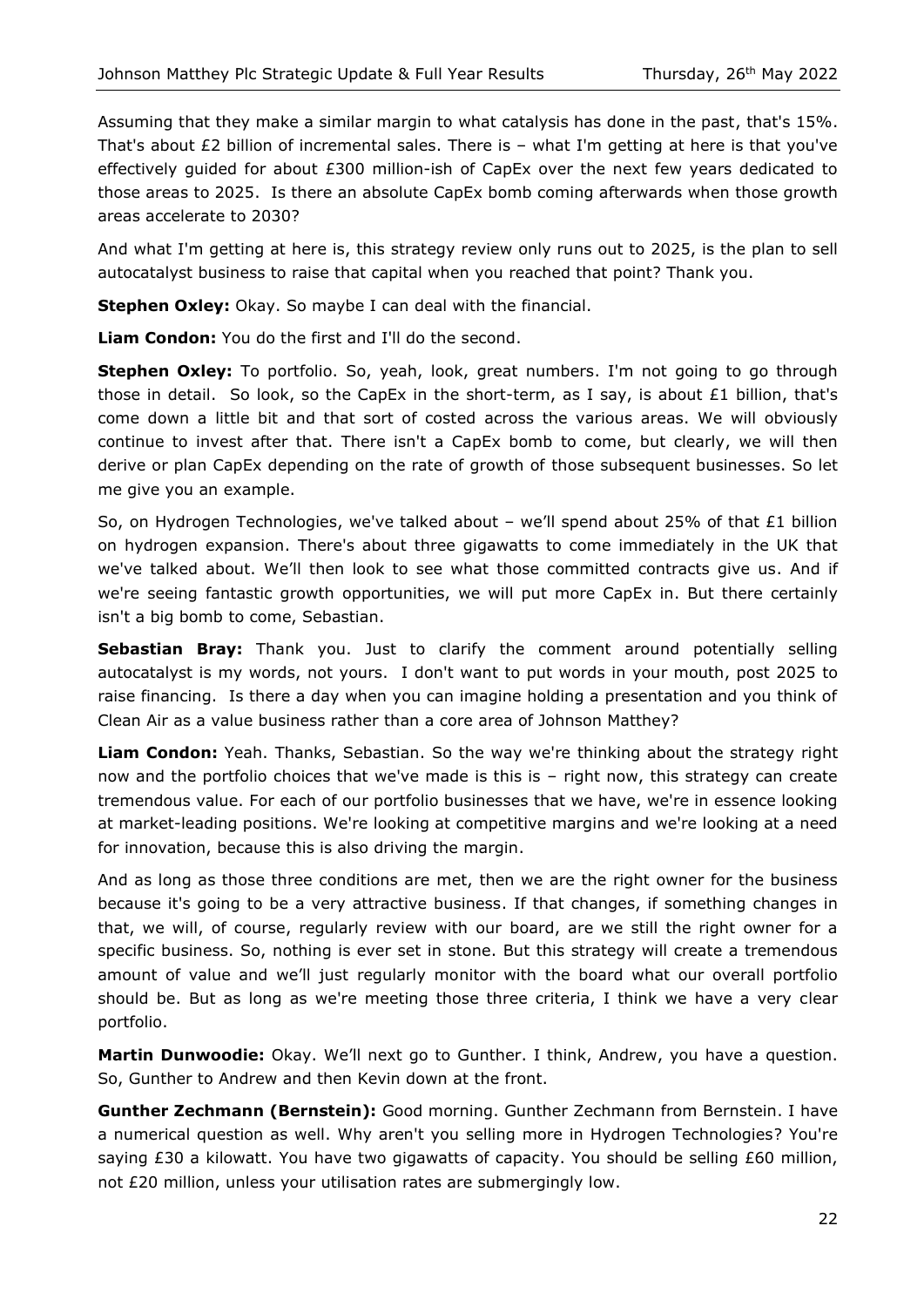**Gunther Zechmann:** Just following up how do you get to that £200 million as well?

**Liam Condon:** Yeah, sure. Now, it's a great question. But the reality is the hydrogen business right now is in essence a nascent business. It's still very small. And we have a mix of development work ongoing together with real product sales. So, the sales that you see right now that are basically recorded are relatively low. Customer demand, as we've highlighted for 2025, we're targeting at least £200 million. That gives you a sense of where it's going simply based on the customer demand that's there.

The margin profile will, of course, significantly change over time. Right now, it is an investment business. It will be for the next years. And I would expect in four or five years that this will turn then significantly positive from a margin point of view, for the simple reason that we're producing a high value component with a unique competitive proposition, with the circularity proposition built in and a lot of customer-backed capacity.

**Gunther Zechmann:** So that £30 a kilowatt is a projection. At the moment, it's more around £10 a kilowatt.

#### **Liam Condon:** Yeah.

**Stephen Oxley:** Yeah. So let me – so, what we've done is we've taken that business down essentially in the short term. Think about what it used to be. It was more of a sales business and we're running the business sort of double current revenue. We've consciously decided that we have – that we've got a fantastic opportunity. So, we're taking the sales down. So, we've got capacity, for product development and customer qualification. And at the same time, we're putting a lot more resource into the business, which is why we've now got an operating loss and investment in the business.

We will get then further volume growth through as we get towards the next three years. And that will come up towards the £200 million. That's when we'll get the margin accretion that we've talked about.

**Liam Condon:** And the only the only bottleneck to increasing that number further is our own ability to scale up. So, it's not an issue of demand. It's literally an issue of ability to scale up fast. That's the key issue.

#### **Martin Dunwoodie:** Move to Andrew.

**Andrew Stott (UBS):** Yeah. Thanks. Morning. Andrew Stott, UBS. Thanks again for the comprehensive presentations. First one is on milestones, if I can, back to that final slide. So, it's sort of linked in with the previous question with Gunther. Of the more than  $£200$  million, how much is committed contractual revenue today?

And then linking to that, would you – from a shareholder perspective, I guess as a benefit here, would you consider putting a backlog in your numbers as you go forward? So, we can actually see the milestone in the backlog? So that's the first question.

But also with milestones, on Euro 7, I'm a bit confused. Because if you go back six months, there was a sort of message I thought that Euro 7 was not going to be anything other than neutral due to price downs. So, maybe I misunderstood that message – sort of sensing a more positive message on Euro 7. So, two, separate question on milestones, and if I can steal a second, how do you intend to incentivise your leadership team, Liam? Thank you.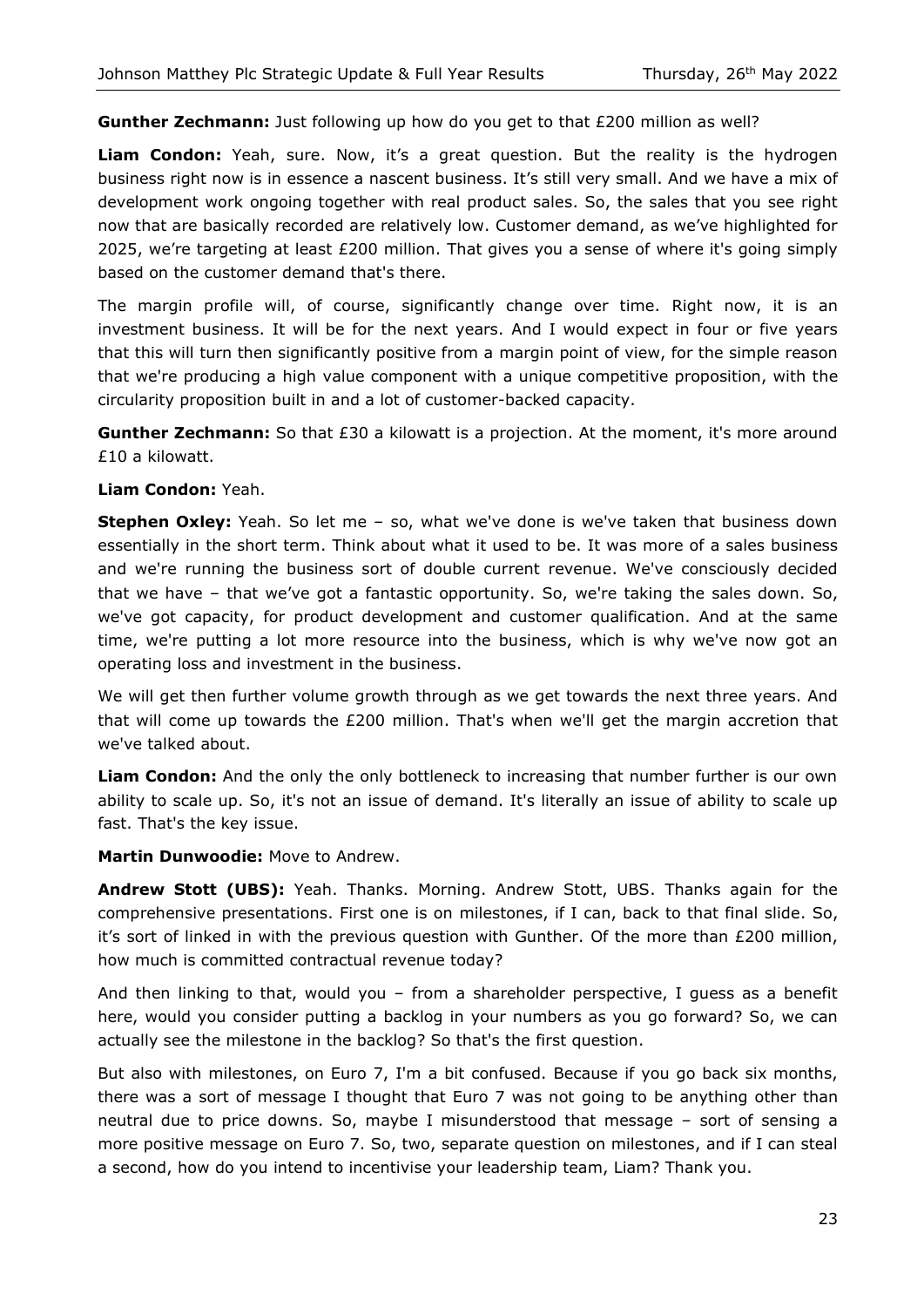**Liam Condon:** Thanks, Andrew. So, the £200 million is all customer backed, and I'm not sure I got your point on the backlog and being transparent on backlog.

**Andrew Stott:** Well, given – as you said, it's a nascent technology. Do you not need to publish the backlog as it develops? Rather than – we just see a sales number. So, we've got a future-looking aspect to your financial ratios. Is that something you would consider?

**Stephen Oxley:** Well, we can take that away and have a think about it.

**Liam Condon:** Yeah. We can gladly have a look. I think, one for the notebook that we take that away and consider it, because it is our intent to provide you with more transparency, so you can track our progress. And we just need to do that in a meaningful way, that doesn't breach any confidentiality agreements. But if we can do that in a reasonable way, why not? But key point is, it's all customer-backed.

Euro 7, should we asked – Alastair maybe to take this one. Can we get a mic for Alastair? Because Alastair made the statements previously, I think. So just for the sake of consistency, I think it'd be better if Alastair answers this one. Do you want to stand up, Alastair? I mean, just watch the camera.

**Alastair Judge:** So, the way we see it is that with Euro 7, there's more complexity needed in the catalysis system to take out more of the gases that come out the exhaust system. So, the absolute value will go up with Euro 7, but the margin on each piece won't, because we see it as very competitive in the actual tender process. So, there's more absolute value at the same margin. That's how we described it, I think, in January. And that's obviously one where we're hoping we can do better, but that's the assumption we're using in our long-term modelling.

**Liam Condon:** And on incentivisation, our long-term model, so for the – not just this management team, but all our senior leaders, is basically 40% is total shareholder return, 40% will be core EPS or underlying EPS, and 20% is sustainability targets. So that's how we're incentivised, which I think is very much in shareholder interests.

And one thing I would add on incentivisation, because I spoke about the need to enhance our commercial capabilities and our commercial muscle. You'll be very happy to hear for the first time ever we are implementing a commercial incentive scheme with Johnson Matthey this year. So that's something to look forward to.

**Andrew Stott:** Thank you.

**Martin Dunwoodie:** We'll move to Kevin.

**Kevin Fogarty (Numis):** Good morning. Kevin Fogarty from Numis. Two please. Just one just on capital allocation. Stephen, just digging into the disciplined nature of capital allocation, just in terms of how that process sort of changes relative to the past, and particularly around the kind of modular nature of CapEx going forward, I guess, the existence of those opportunities across the group? And then, just secondly, in terms of leadership change, obviously quite extensive. I just wondered if you could share with us how does that change kind of JM's approach going forward to try and commercialise the opportunities ahead? What should we see as different?

**Stephen Oxley:** Okay. Let me start with CapEx then. So, in the good old days at JM, we had the businesses coming up with capital projects – the designs and the assessments of those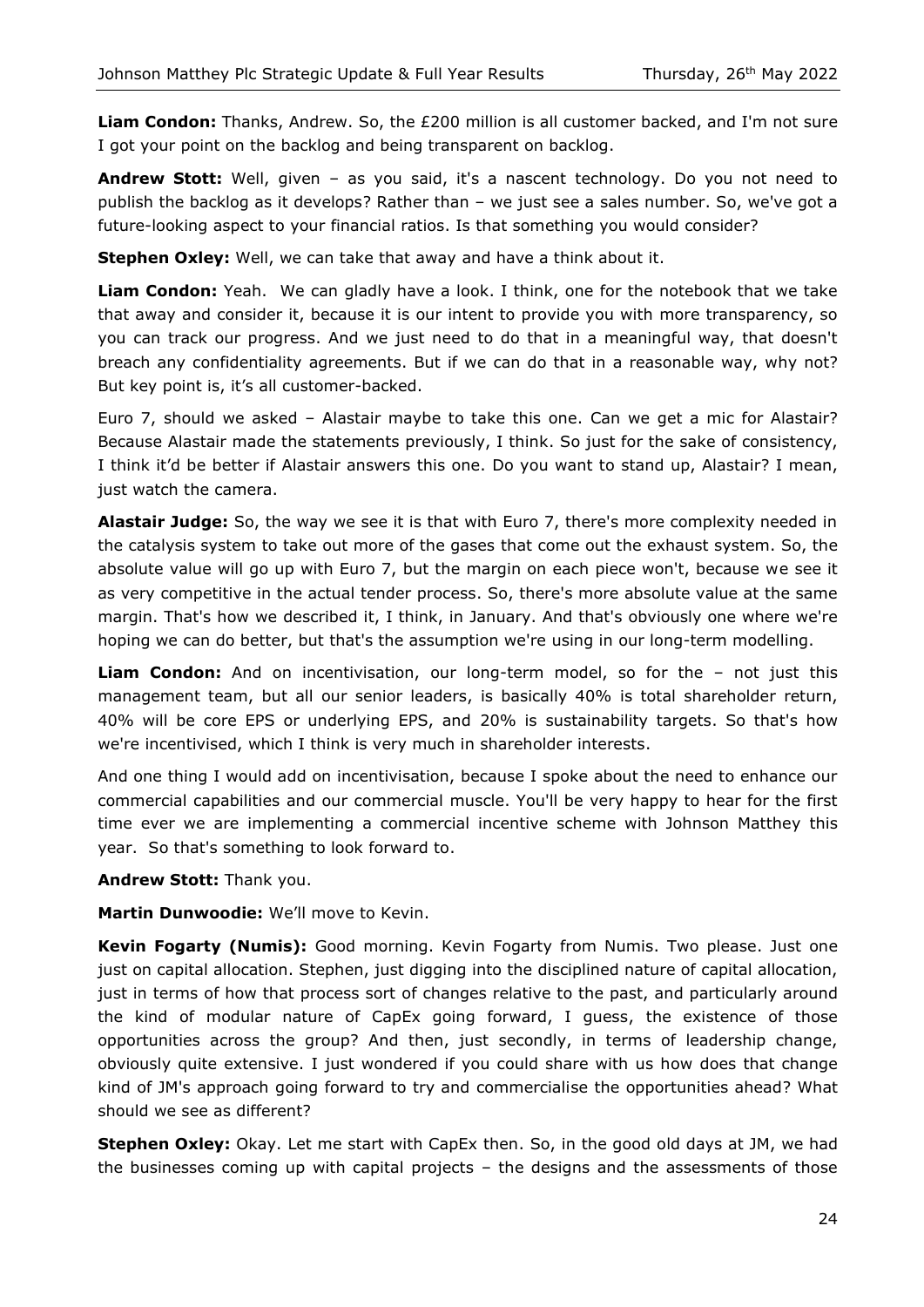that would then come forward to the central team and the board. And what we've now put in place is an intermediate step, where we have an independent team that's scrubbing all of those projects with discipline and consistently across the whole company.

So, it's a very deliberate step. It's providing much more discipline. It goes then through a sort of a committee review across – has people from across the business, and then, eventually comes up to the leadership team. So much, much more rigour and independent challenge. And wrapped around that, of course, appropriate return hurdles.

The point about modularity here, and I'm  $-$  and what I'm going to do is contrast with Battery Materials. So, batteries we were looking at hundreds, billions of pounds worth of investments in huge, huge plants that just isn't Johnson Matthey quite frankly. If I contrast that then with hydrogen, we're talking about bolt-on plants within existing facilities, Liam, as you talked about.

So, we're talking about to £10 million, £20 million, £30 million worth of extra investments that we can then phase in depending on those customer commitments. So, a completely different model that we're talking about here.

**Kevin Fogarty:** Okay. Helpful. Thank you.

**Liam Condon:** Yes. And on leadership and leadership changes, and I think you specifically referenced the commercial approach as well, what would change? I just mentioned a couple items, and maybe ask Anish to give a brief insight from his side with – and, of course, he can't be specific to JM because he is only joining now. But he can, I think, inform you with his thinking how he thinks about this, which I think would be very helpful.

But for me, what's crucial is we get much more strategic commercial partnerships in place. I think we have a tendency to do a lot of transactional or to be involved in transactional relationships, where the true value of what we offer is, of course, undermined. So having a strategic relationship – we don't need every customer, but the ones that we do have, we need to be really in for the long term together in a win-win type of scenario. That's one.

Second one is a more – a joined up key account management because we have extensive long-term relations to core customers in one business which are highly relevant for other parts of the business. And we need to approach this as one JM and not as separate businesses. So, another typical example.

And finally, just about the whole topic of value and going after value is something as simple as having a commercial incentive scheme that also incentivises value versus volume is actually something very helpful to have. So, these are pretty simple things but actually quite fundamental to us improving our performance. Maybe Anish, do you want to – if we've got a mic for Anish?

**Anish Taneja:** Yes. Thank you very much. As Liam said, I've not spent a day in the company until now, so I'm going to be very prudent. But what generally helps on commercialisation is that, first thing, we're going to look on the different silos we have today in the company. And I think if we can look from a customer base toward all the opportunities we have there, what you generally call increased share of wallet, there's a huge opportunity there. Obviously, we can go for cross-selling as well on that part.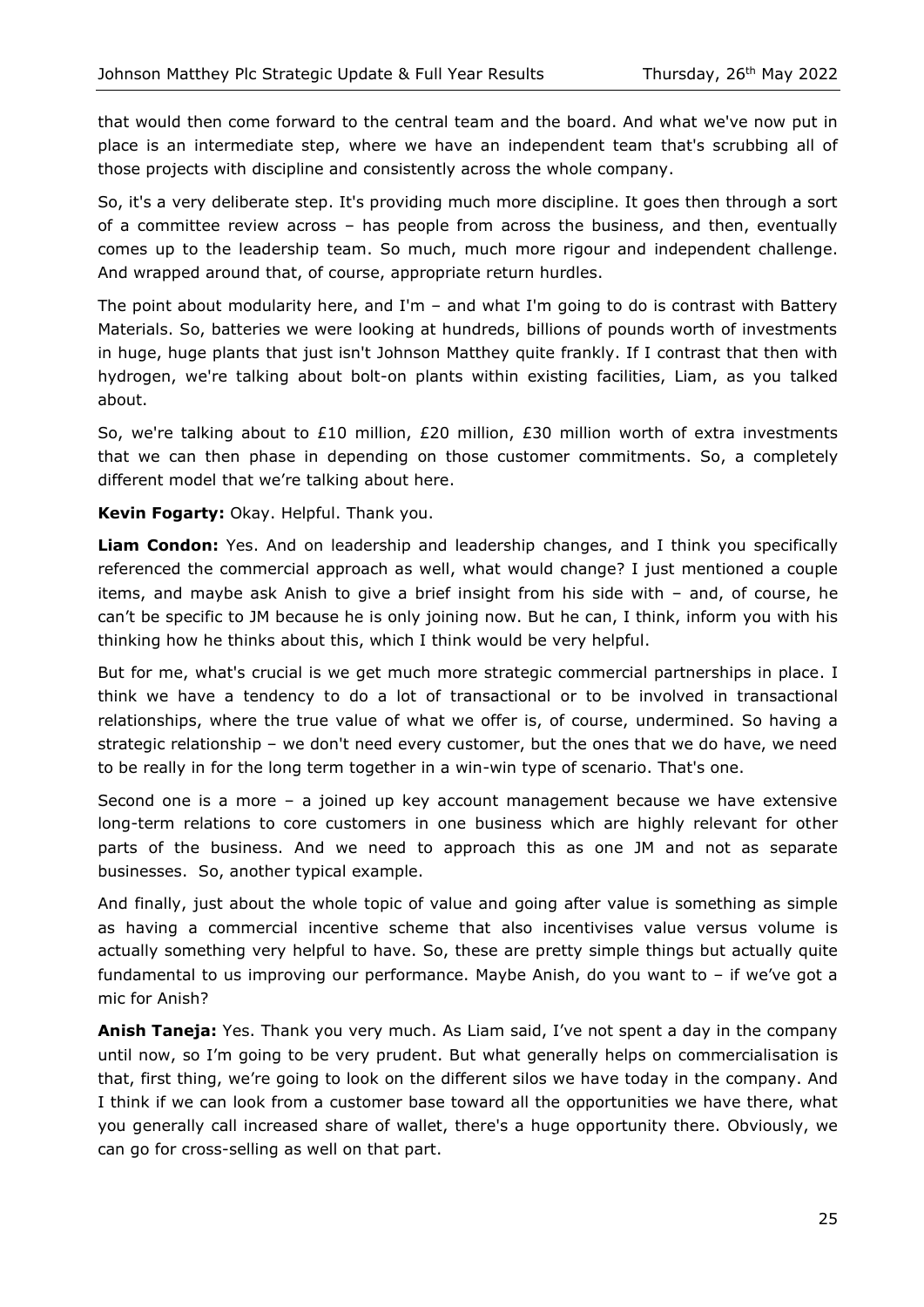The second point clearly is I think we can bring some hunting spirit to JM. That's definitely something where you want to go for new customers, especially with all the innovations we have there. And the third point definitely is I always say sales it's just pure mathematics. You have a funnel. If you calculate it right and you know your business, you can estimate pretty well what's going to happen.

And once you have that funnel built up, you know exactly where your weak points are, and exactly there we're going to train the people and go to a very rigorous performance management.

**Martin Dunwoodie:** We'll move to a couple from the web and then come back into the room. So, a couple from Alex Stewart at Barclays. Firstly, your free cash flow in Clean Air was £800 million. Could you talk us through the moving parts? And then secondly, you say Clean Air has around about £2 billion of net working capital but your Group net working capital is less than £1 billion. So how do we square that, please?

**Stephen Oxley:** Yeah. Great questions. I'll deal with both of those. So let me start with the £800 million. So just to recap, we've obviously said that Clean Air will generate at least  $£4$ billion of cash over the next 10 years and then substantial amounts thereafter. So on average, at least £400 million per annum.

We have said though that that will be very lumpy. So, we've had a great start with £800 million. What we'll actually do is give you a cumulative picture as time goes on. But as much as I'd love it to be, it's not going to be £800 million times 10. It may not get to £8 billion, but let's see. Let's see what happens to the markets.

But there were a number of drivers of that. And what we've talked about happening at the end of the year was a reduction in metal prices and also because of the China COVID shutdown particularly, and saw a depression of that business. So that threw off a lot of working capital, coupled with the metal price decrease. It was the combination of those two things that gave us a significant boost beyond the operating profits, obviously, that gave us that lift from £400 million up to £800 million.

It will be lumpy. So, what you'd expect particularly maybe through the second half of this year as the business comes back, then we would expect the cash to come down accordingly. So, look, we'll see that sort of flipping around.

The next question was, I think, on the overall level of working capital. You're absolutely right. You do the splits by the different parts of the business. What you see there is that we are running a very efficient working capital model in our PGM Services business. So historically, we've had very significant backlogs in the business. We've now turned that around. So, we have very small backlogs. We maintain our liquidity ratios, and we run a very, very efficient balance sheet, which is why we ended up with a negative working capital in that part of the group.

**Martin Dunwoodie:** Thank you. We'll take another one from the web before we come back into the room. It's from Jean-Baptiste Rolland at Credit Suisse. Could you elaborate on the terms of your partnership with bp regarding the FT CANS technology? What's in there for both players? How do the earnings get shared? And how does Johnson Matthey protect its IP?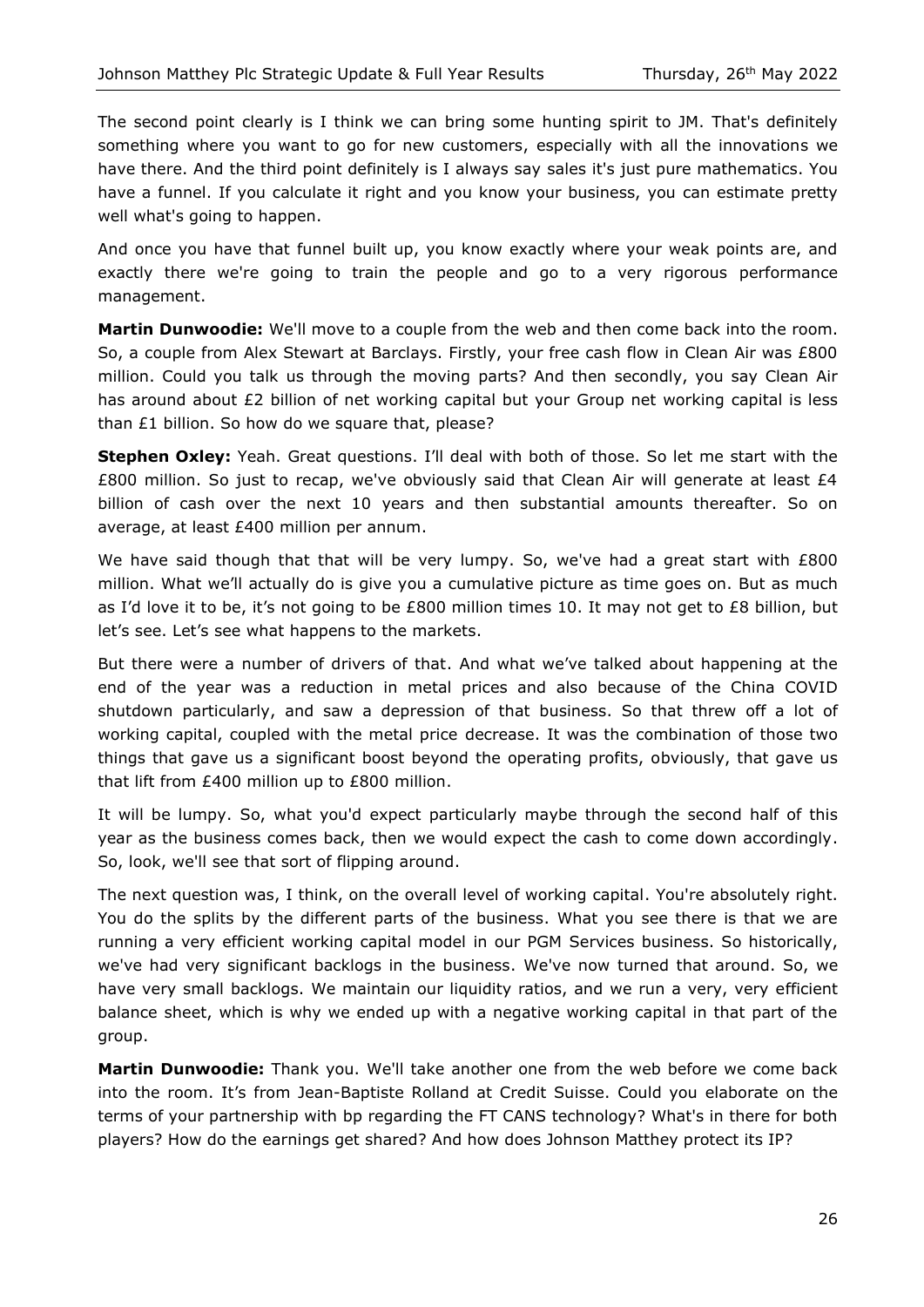**Liam Condon:** Yeah. Great question, Jean-Baptiste. So, I would ask Jane to comment on this one because she's much more familiar with the details.

**Jane Toogood:** Thanks very much for the question. We've worked closely with bp actually for some period to develop the technology. And as is typical when we work with partners, we of course share some of the value of that. And so, we do have a sharing arrangement, which I won't go into details in here.

In terms of protecting IP, we are absolutely vigilant around protecting the IP of our technologies, particularly in area where we're licensing. And the one-off that we talked about earlier was in the Catalyst Technologies area. So that £42 million that we had that was where we actually challenged people that had potentially stolen our IP, and we did that jointly with partner and, of course, received recompense when they took our IP.

**Liam Condon:** Thanks, Jane.

**Martin Dunwoodie:** Great. Thank you. If we move to Charlie Webb. Charlie?

**Charlie Webb (Morgan Stanley):** Thank you very much. Charlie Webb from Morgan Stanley. This might be for Jane as well. It's on process technologies to start. So just how do we think about the growth opportunities in syngas? Is that growth that you'll be able to serve via the plants you have today? Or is there investment is going to be required to meet the opportunities you see there? And also, kind of tied into that, how do we think about the licensing opportunities in the next five years in terms of the potential with all this growth you see?

**Jane Toogood:** Thank you. So, of course, the growth in syngas will come with a big growth in licensing opportunity, as we see new facilities built that need our technologies. And so that pipeline that Liam talked about earlier, and this is a pipeline at record levels with 70 – over 70 projects just in the new areas quite apart from our existing business. So, licensing will become a much more important component of what we do.

And what that means is in terms of the other parts and how we support the catalyst, that then follow from that, of course, we have existing facilities that we can use. We have a network of operations and we'll continue to run those very efficiently and effectively and invest as needed for new catalysts. But we don't expect that to be a heavy capital investment.

**Charlie Webb:** And sorry, just following very briefly, where are the opportunities? Do you see them in Asia, Middle East? Or is it all over the place for the syngas?

**Jane Toogood:** The opportunities are truly global. So truly global pipeline.

**Charlie Webb:** Thank you. And then maybe just one more question, on – for the gentlemen up top. Just on returns. It was something, obviously, not so present in terms of a target for you guys stated today. It's obviously – something that has been discussed for many years, whether we are at a kind of pre-tax return of 20% within the JM business. Obviously, I guess, with Battery Materials, we were kind of deviating away from that previously. But where do you – where do we stand today on returns in terms of not necessarily a target, but your expectations over the medium-term?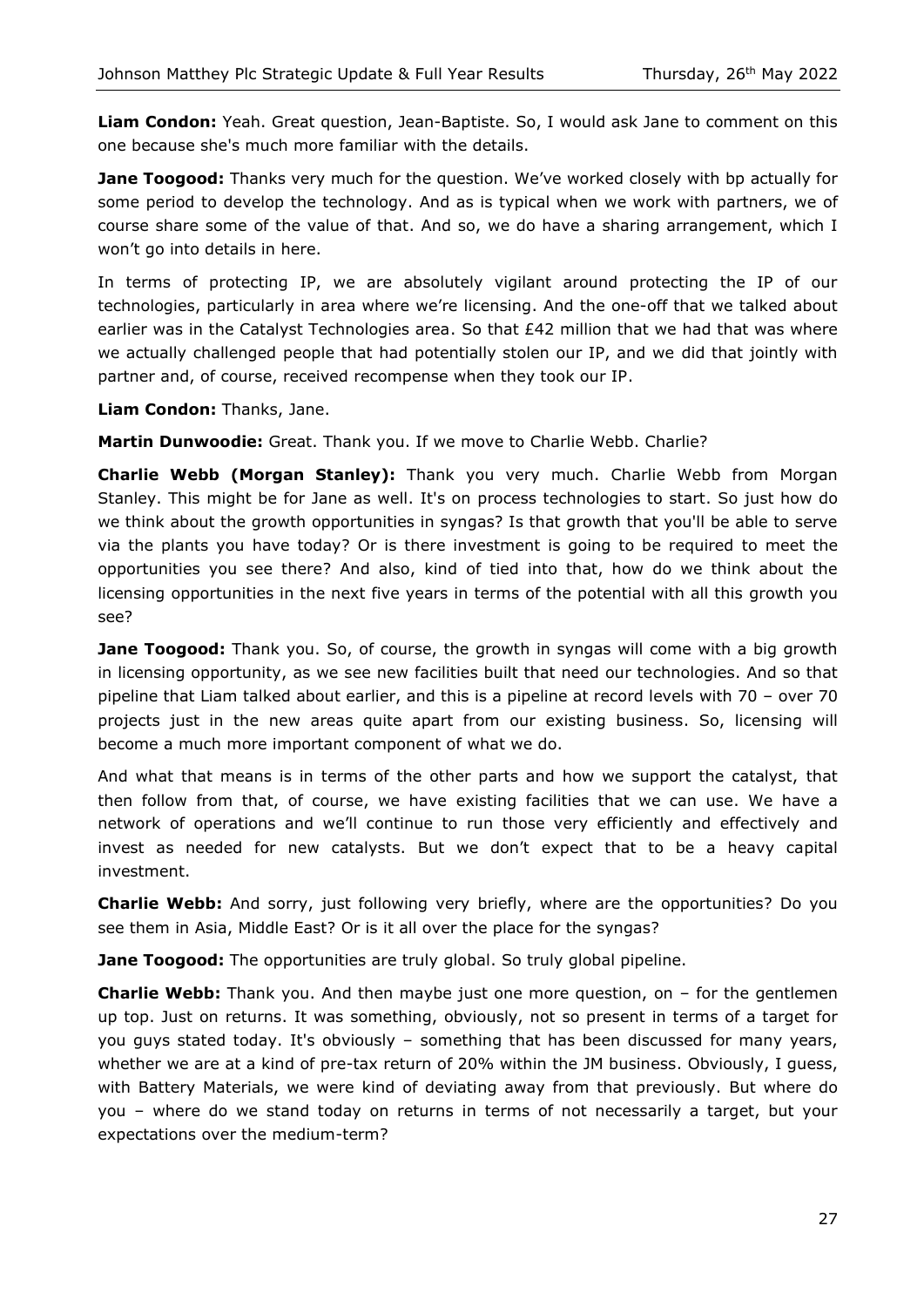**Stephen Oxley:** Yeah, look – and I'm smiling because it was a question I thought might come up. So, look, the returns are really important, and we've taken our return up from 13% to over 17% in the year, which is great. I said it back in the autumn that for me, the 20% ROIC that we talk about historically was not right for JM of now. We've got different businesses in the portfolio at different stages of their lifecycle. So, an absolute 20% across the board isn't the right approach and that is not our guidance.

What we clearly want to do is invest for growth in the long-term through the disciplined approach that I have talked about on a case-by-case basis, where the return is significantly ahead of our WACC, and that's the key thing for me. So, it will be less on ROIC.

And what I come back to actually are the key measures that we focus on, the key KPIs, which is TSR, which is creating value for all of us, core EPS, and then, of course, increasingly our sustainability measures as well.

#### **Charlie Webb:** Thank you very much.

**Martin Dunwoodie:** If we move to Maggie, just in the centre as well, please. And then, Riya Kotecha, I've got you as well.

**Maggie Schooley (Stifel):** Good morning. It's Maggie Schooley from Stifel. I had two questions, if I may. Can we just delve a bit deeper on Alex's question in terms of the CapEx for PGM refineries? And what I really would like to get a sense of is you have improved or you have spent quite a bit over the past couple of years and it's benefit throughput. So, with this additional CapEx spend, should we be thinking a greater capacity? Or is this just to reduce your future maintenance spend? So, a better understanding of out and how that affects trading?

# **Stephen Oxley:** Yeah.

**Maggie Schooley:** And then secondly, a smaller question. Your small investment in Enapter, admittedly my knowledge on anion exchange membranes are quite low. But I thought the benefit of that was that there was no PGM catalyst. So, could you – there might be other catalysts, but could you explain the rationale for that?

**Stephen Oxley:** Now, let me start with PGM Services, Maggie. So PGM Services is about a third of  $E1$  billion over the next three years, and that splits – within PGM Services, roughly a third of that is growth. The rest is maintenance and replacement CapEx. The growth is really in two areas. One is providing additional capacity, particularly in China, where clearly that is going to be a growing market for recycled PGMs, but also providing and creating capacity for fuel cell catalysts.

So the raw ingredient, if you like, the chemistry that goes into hydrogen but also potentially into the market as well. So those are the two growth areas. And we'll see the replacement expenditure going up over the next few years. That will then come down as we complete our refinery build with a much, much lower level of maintenance capital expenditure thereafter.

**Maggie Schooley:** Do you have the capacity numbers?

**Stephen Oxley:** Not in ounces, no. I might come back to you on that afterwards.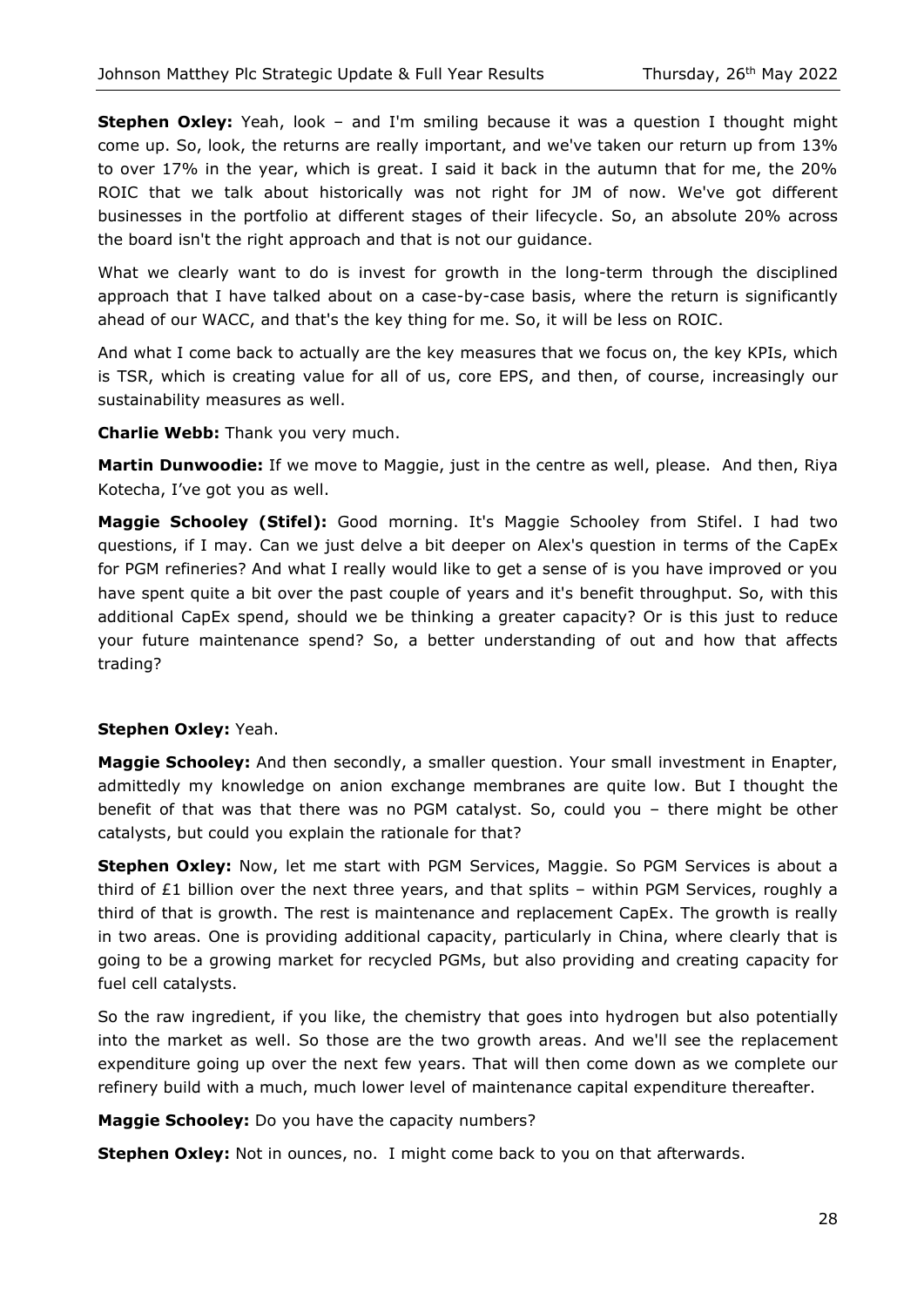**Liam Condon:** And if I take the Enapter, I'll ask Maurits, our CTO, to comment a bit more it. Basically, first, you're right. So, the anion exchange membrane technology, it does not require PGMs. The reason for us to invest here goes back to our strategy, where we want to – in fuel cells and electrolysis, we want to be the technology leader. We also want to be the cost leader. And we want to be the market leader.

And we believe we're going to need a broad toolbox. There's going to be different technologies. It's unclear today which one is going to be the absolute winner. General consensus is clearly PEM, where most of our focus is on proton exchange membrane. That's going – that's the area where we're strongest. And in essence, we're investing also in AEM to have more options from a technology point of view because for sure there will be at least niche applications there.

But maybe, Maurits, you could add to that?

**Maurits van Tol:** Yeah. Maybe I can explain. Excellent explanation already by Liam, but add to that. So AEM still uses a little bit of PGMS, but that's of course – the whole intent is to change that and move to other catalytic systems. But you still need a catalyst and we are a catalyst player also for non-PGMs. Also in CT, you see a lot of the catalysts being based not on PGMs. So that's a core competence of us.

You still need a membrane. You need a catalyst on the membrane. And as Liam explained before and demonstrated, similar kind of technology is really at our core. So, we can work together with Enapter to make also this technology a complementary winning technology.

**Liam Condon:** Thanks, Maurits.

**Martin Dunwoodie:** Move to Riya.

**Riya Kotecha (Bank of America Merrill Lynch):** Good morning. It's Riya from Bank of America. I have two questions, please. First to Liam. A key focus of the strategy seems to be simplifying the group, which you alluded to is a learning from Bayer. I'm just wondering about what are the learnings you've made that you think you can leverage and use at your time at Johnson Matthey?

And my second question is on Catalyst Technologies. Now that you've split the business out, it looks like it achieved low-double digit margins for FY22. What are the levers to bringing this back up to historical levels? And what does the trajectory look like? Is it at a similar level until you gain new contracts? Or is that element of cyclical recovery that means that this margin can sort of go back up in the near term?

And then just the last one related to Catalyst Technologies. On one of your slides, you mentioned significant capacity additions in blue hydrogen, sustainable fuels and low carbon solutions. I'm just wondering, to what extent JMAT will then need to increase its own capacity to satisfy these catalyst needs? And how should we think about the capital intensity of growth? Thanks.

**Liam Condon:** Okay. Thanks a lot, Riya. So, I'll do the transformation, the learnings so far from Bayer and what we learned – let's say, what I can transfer here as key learnings. And Stephen will take the others and maybe pull up one or two voices from our leadership team.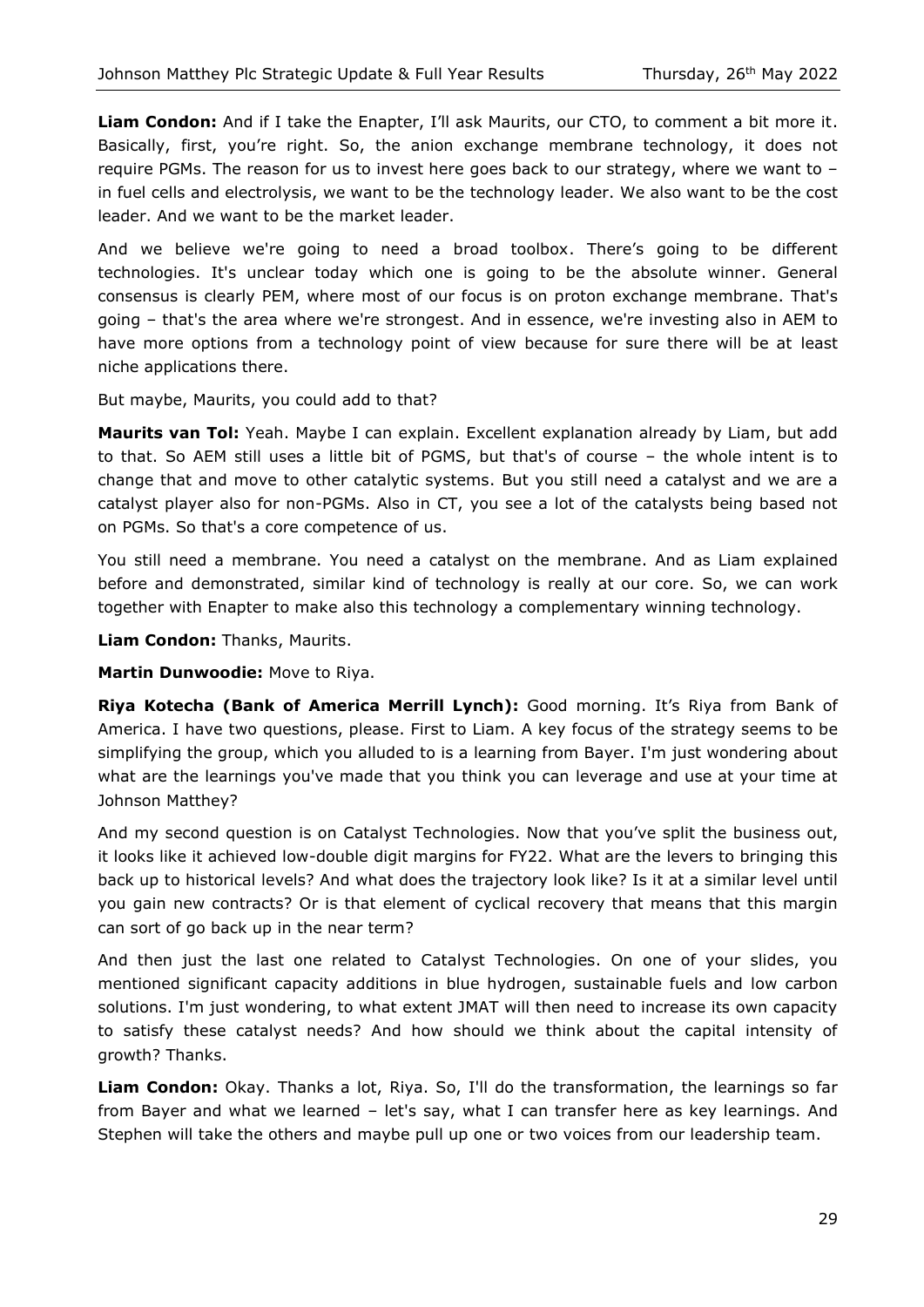So, I think coming from Bayer, what was always what stuck in my mind really the importance of being very clear about your positioning in the market, this topic of focusing on your core competencies, market leadership positions, having competitive margins. This is something that I think is – it's not the way we've looked typically from a portfolio point of view at Johnson Matthey.

And together with the team, I'm trying to bring that rigour, that we focus where we can win and then play to win. And if we can't win, we get out. If we're not the best owner, we got to sell, we got to divest, and we just got to focus on where we can really win. That's a core learning, which you can see being translated already into the strategy.

Second point around – and you mentioned it's simplification. Being a complex organisation, things grow over time. It is important that we keep things simple. And we've got a lot of opportunity from a process point of view, whether it's automation, whether it's outsourcing. But whatever it is, there's a lot of opportunity for us to be less complex in what we do.

From a governance point of view, we have many committees at Johnson Matthey. It's often unclear who is taking decisions. So, we're placing a huge emphasis on accountability and a slight tweak to how we position ourselves. And it might sound semantic, but it's actually really important.

The leadership team was formerly known as the Group Management Committee. And we're not a management committee, we're a leadership team. And that implies that we're pushing for leadership. So we're not only doing things right, we're doing the right things. And that's the difference with only managing. And we're a team working together, not a committee. So this is – it might sound like semantic, but really important that we work together as a high performance team. And that's another – for me, it was a key learning.

And the third one, I would say, from a transformational point of view, you have – if you really want to transform, you've got to adapt the culture. And at Johnson Matthey, we absolutely need to evolve the culture. We've got a long and proud history, but the history shouldn't hold us back. The history is something we can build on, but for sure, we've got to change and that starts with behavioural change and linked to our strategy of focus simplification and execution, we will be focusing on certain core behaviours that my leadership, myself, we need to exemplify throughout the organisation that will be taking accountability.

It's keeping things simple, driving results. That's basically going to be our mantra going forward. These are the behavioural changes that we will need to implement in the organisation to be able to execute successfully on the strategy. So that's, in essence, it. And the other learnings, I won't go into the importance of having a great legal department, but I'm happy to confirm we have that at Johnson Matthey as well.

**Stephen Oxley:** So, let me pick up the Catalyst Technologies margin point and CapEx, but Jane, please come in if I miss anything. So, look, what we've done is we've broken out Efficient Natural Resources. So, you can now see the split between PGM Services and Catalyst Technologies. We'll obviously continue to do that.

And what we've talked historically is CT having a sort of mid-teens operating margin. The number for this year is 11%. So, it's slightly down on that and that's really because we're still coming back to sort of full-bore from COVID essentially.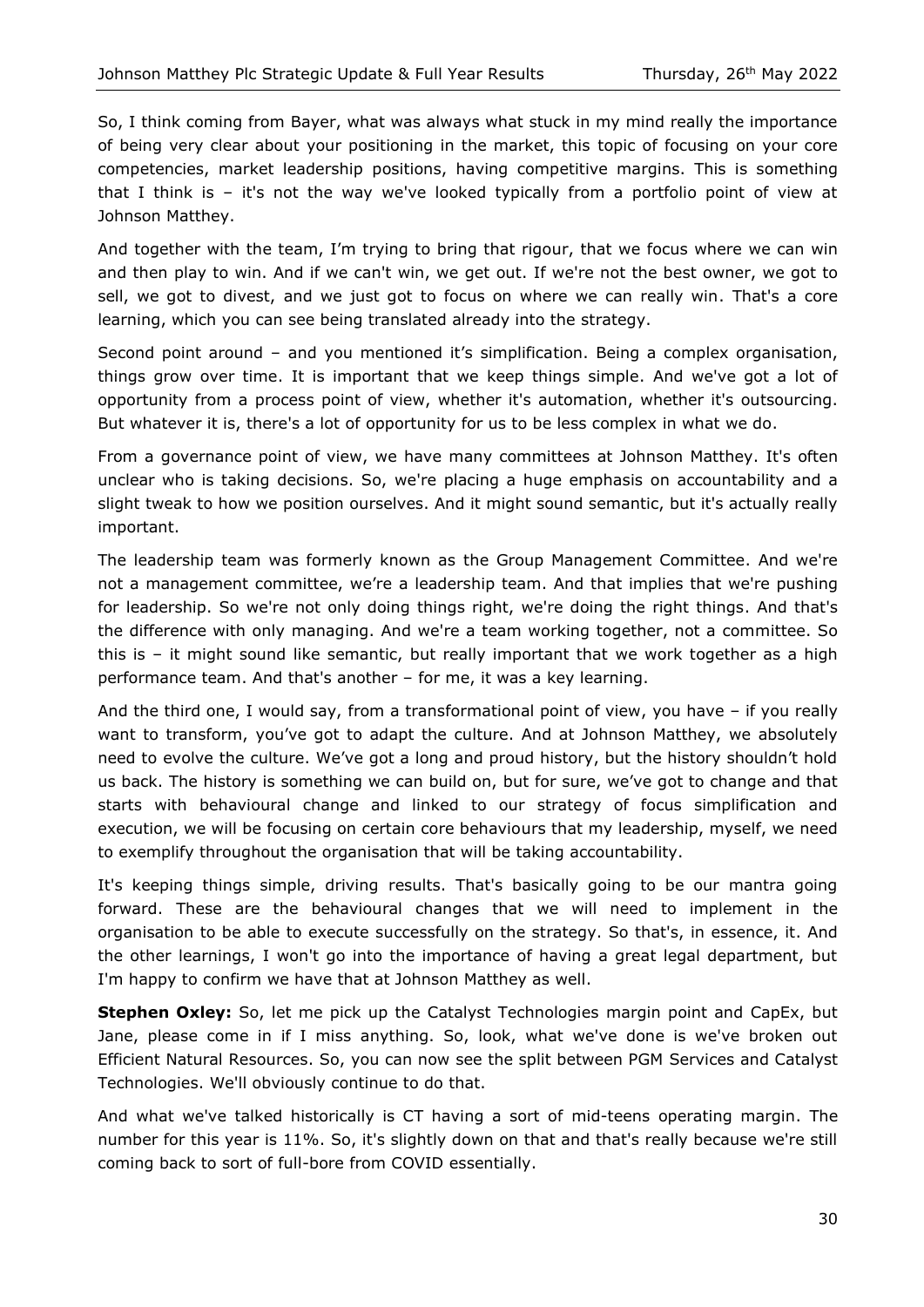I would point out that this year we talked about the loss of business in Russia. That does fall disproportionately on CT. So, we were expecting some quite big engineering or licensing sales this year in some first fills. That's good margin. So that is going to disproportionately affect that business this year. That will be one-off because we will get that business elsewhere across the world for the year after.

So what you can expect to see is that 11%, certainly when we get through the end of this year, will come up. And the beauty of all of the new sustainable business that we've talked about is a lot of that is licensing. It's the front-end work which is more profitable. So, we should be seeing the margin ticking up over time.

Just on CapEx. So, I said – as I said in my note that actually the shorter-term CapEx on Catalyst Technologies is not going to be huge. We have capacity to build the catalyst pellets, the refills that we have. Of course, as that business scales, we will need more. So, we'll have to put more capacity down. That isn't going to be over the next sort of one or two years. But depending on the rate of expansion, we will put extra kit in.

But we're not talking hundreds and hundreds of million pounds here. This is tens and more. It's not of the scale of some of our historical investments. But Jane, I don't know if there's anything you want to? Perfect. Thanks.

**Martin Dunwoodie:** Okay. We'll go back to the web. A couple of questions coming in. Jean-Baptiste Rolland, Credit Suisse again. What are the barriers to entry in fuel cell membranes? Given the capital intensity is materially lower than Battery Materials, what's the risk that a large group of players could expand into that market as well?

**Liam Condon:** Yeah. I'll start and maybe also Maurits can add to this one. And at a future session, I'd be happy to give this to Mark Wilson as well. So, as I already kind of pointed to showed you the example of the five-layer membrane that we have, and we have a seven layer with the diffusion system, this is technically really difficult stuff to do. You don't need massive plants to do this but you need an awful lot of metals chemistry expertise. You need an awful lot of catalysis expertise.

And on top of that expertise, what's more and more desired in the market is having that circularity component, that ability to basically take back product, refine it and then send it back to the customer. This is a huge competitive advantage that literally nobody else has out there today, and that's a – from a commoditisation point of view, exceptionally hard to replicate. Well, maybe technically, Maurits, you could talk a little bit to the –

Maurits van Tol: Yeah. When you look at the barriers to entry here, it's, of course, speed. This is a market that is growing like crazy. So, speed is of the essence. We built on a very long history, decades of history in fuel cells technology.

So we have a lot of the know-how, the intellectual property, but also the trade secrets, the tricks of the trades, the salt, pepper, the finesses that our people know about, and that will help us tremendously going forward and is very hard to copy, to gain, to replicate. So, these are barriers to entries. And you saw also a very extensive, of course, intellectual property portfolio that we have built over decades. And that is also expanding still quite rapidly.

So these are just some of the examples. Then we're also backward integrated into the PGM, security of supply. We can offer circularity to our customers. So, at the end of its life, or when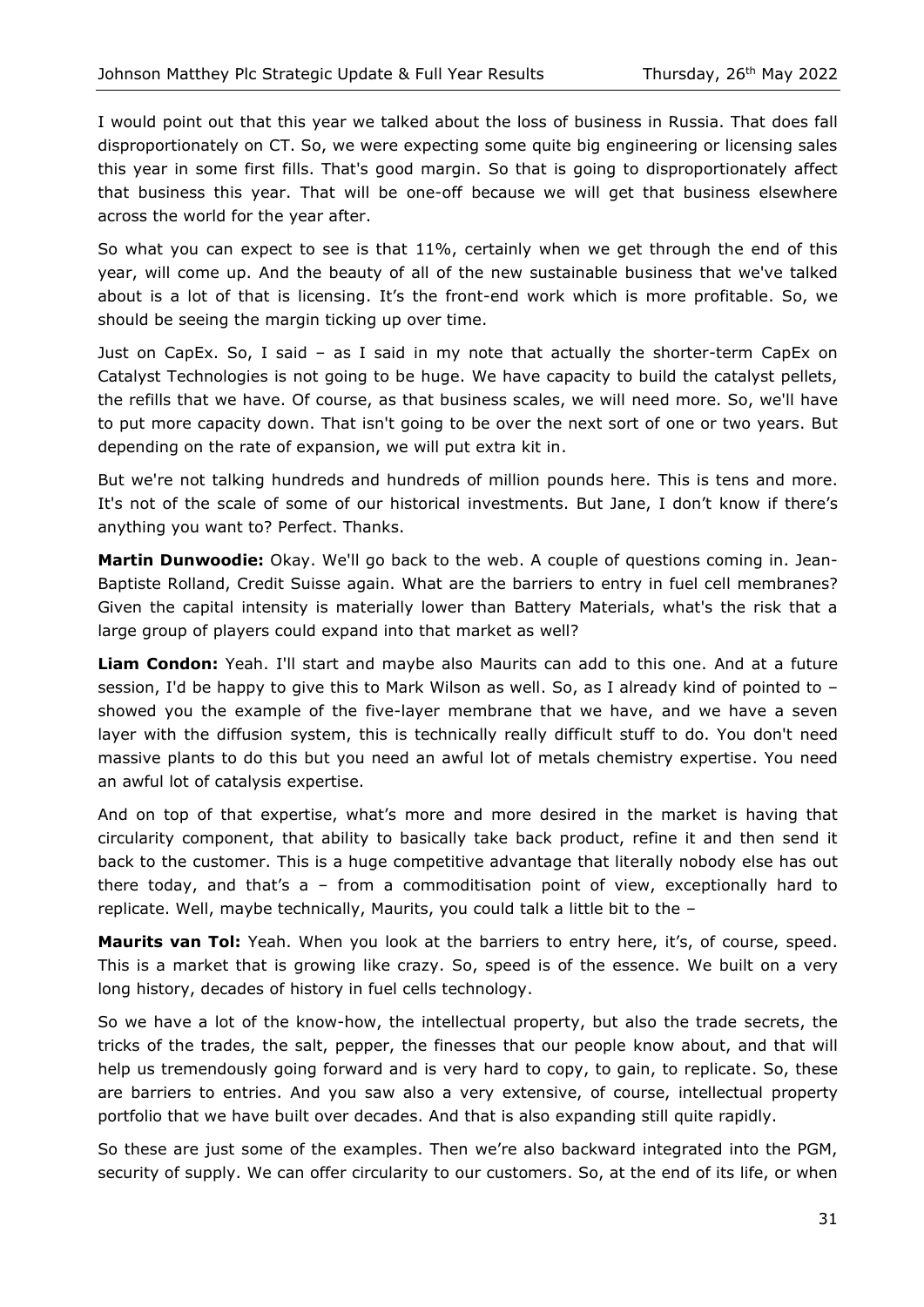you have production ways, we can take it back, get the metals out, and this whole circularity element, of course, in a business that's all about sustainability is extremely important. And again, very, very hard to copy or to replicate.

**Liam Condon:** Thanks, Maurits.

**Martin Dunwoodie:** Okay. If we move to guidance, Chetan Udeshi at JP Morgan. What are your internal assumptions on how PGM prices evolve in the next three to five years and beyond? I understand secondary PGM source will gain share over primary mines, but the earnings in this division are exposed more to PGM prices than volumes.

**Stephen Oxley:** Great question. And look, we are in a fantastic position to understand this market like nobody else. We do not give price forecasts. We have – clearly, have our own views. Look, where I come from on this is that PGMs have fantastic chemical properties and they're going to be around for decades to come. And as you said, Liam, they unlock net zero in the energy transition. So, they're not going to go away.

Clearly, at the moment, based on current uses, there will be some ups and downs of individual metals. So, we can expect some prices to go up, some prices to go down. But the volume of the business, for the reasons that we've talked about around secondary refining versus primary, I think is a really good underlying driver of demand.

So, look, we're not going to give price forecasts. We'll obviously continue to split out our results, talking about the underlying and the price effect. And we'll see. But look, it's going to be – it will be volatile. The business is volatile, like any metals or minerals associated business. But it's a fantastic business that will be here for decades to come.

**Liam Condon:** And maybe if I just add, this is also one of the reasons why we have Alastair in charge here with our trading business for metals management. Like any good trading business, you make money on volatility, not necessarily on where – just where the absolute prices are. So that volatility plays into pricing, but it also plays into our own margin because we have a very strong ability to manage that.

**Stephen Oxley:** Was there a second part to that or we covered?

**Martin Dunwoodie:** No. That's covered as well.

**Stephen Oxley:** Okay. Thank you. That's good.

**Martin Dunwoodie:** And then, we'll move on to synergies. Question from Howard Weller at Frank Investments. What is the strategy to capture synergies between technologies and across the client base? Is there a budget and financial goal for the realised upside for synergy increases?

**Liam Condon:** Yeah. It's a great question. So, we don't break out additional numbers for the synergy targets. We basically bake them into the individual businesses. So, the four businesses, the way we report will capture synergy potential. But I think it's fairly obvious from a technology point of view where the synergies are from a PGM point of view. What we have not baked in and where I think there's much more potential, which we would then see in the business going forward, is on the customer front.

Although, as Anish referred to, the ability to cross-sell based on our strong – our strength in a specific – with a specific customer, that we can cross-sell from another business as part of the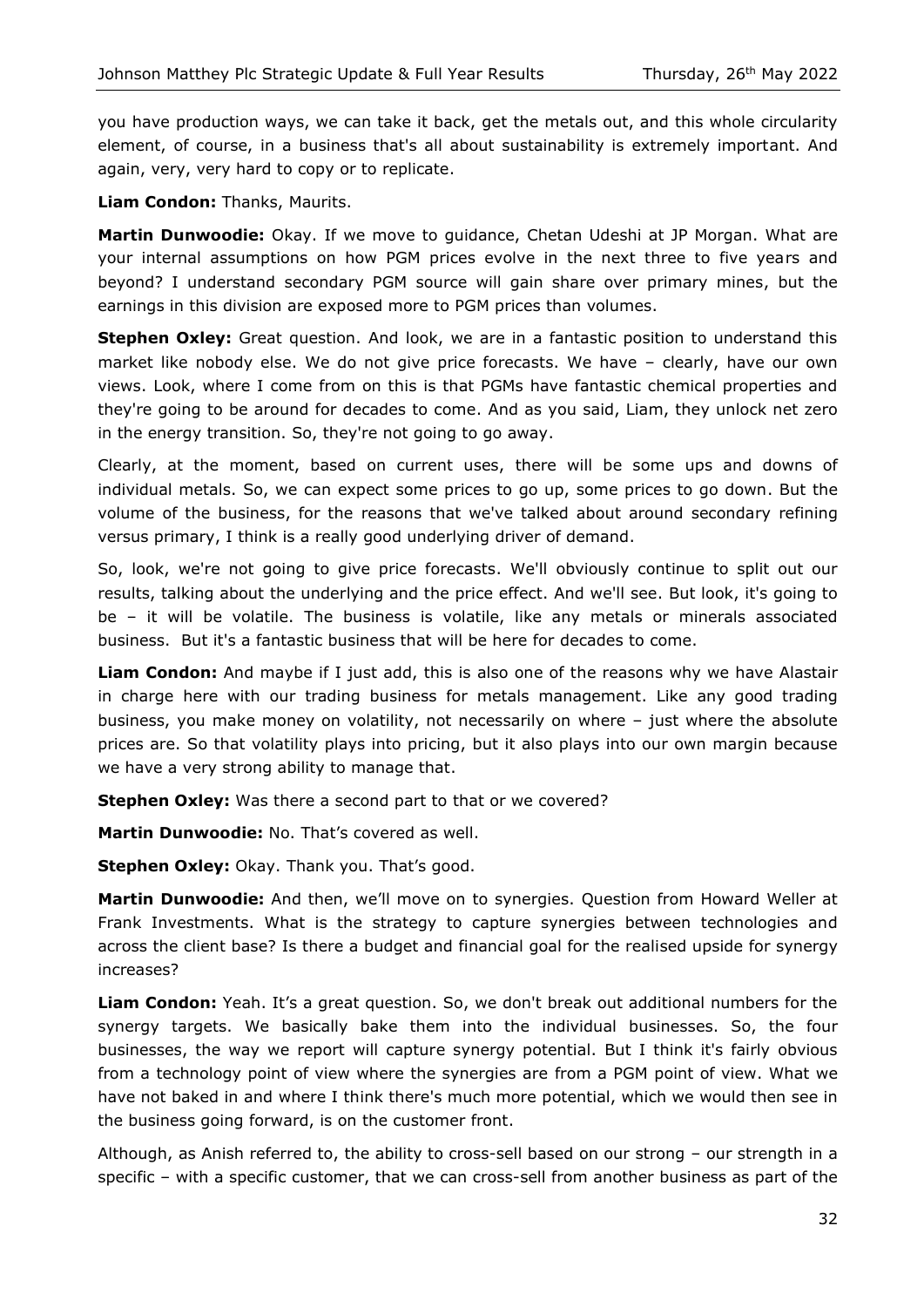transition to net zero. So, this is something that we have not yet factored in. I think we will be factoring it in going forward. Right now, we've identified this as an opportunity, something we want to work on and something that we'll be updating you on going forward.

**Martin Dunwoodie:** So, we have a hand raised in the middle for another question. Thank you.

**James Hooper (Bernstein):** Hi. James Hooper, Bernstein. I think we've quite well understood the kind of market side of things on the Catalyst Technologies, but I just want to dig into a little bit more the commercial assumptions. Obviously, we're seeing a lot more projects come online. But compared to historical win rates of these projects, what are we modelling and how should I think about this going forward when it comes to high single-digit growth?

**Liam Condon:** Jane, do you want to take that? I mean, at least what I've seen so far of the 70 projects, and I think I alluded to, we only need a handful in each segment, blue hydrogen, sustainable aviation fuel, low carbon solutions to meet that target. And what the win rates are? I don't know if you can give any colour on that, Jane.

**Jane Toogood:** So obviously, this is a space that's evolving really rapidly at the moment. So, what you saw there were some scenarios and pictures around the scenarios. When we look at the way we model this, of course, we want to have our leadership position maintained throughout. So that's what we built our basis on.

As Liam just described, our plans are around winning a handful of those projects and that will be supporting our leadership market share position. Of course, if the market accelerates, then we'll be poised to go much faster. And it's a very exciting pipeline.

**Liam Condon:** Thank you.

**Martin Dunwoodie:** We've got another question just down front of that, Nancy, next to you.

**Henry de Vismes:** Henry De Vismes. You talked about the three industries: automotive, chemicals and energy. Are you expecting any changes in the geographical contribution either sales, profits or anything else over the next five to 10 years that you were talking about?

**Liam Condon:** Yeah. Thanks, Henry. It's a great question. If I take the three, clearly where the three customer groups, from a group point of view, clearly, we're heavily weighted towards automotive today. As we said, we see tremendous opportunities now, particularly in the chemical and the energy industries. These are all globally run, but I believe our footprint will be changing over time that we will have a stronger footprint, particularly in China.

So right now, we're relatively well balanced globally, but we're probably slightly overweight in Europe. Next would be the US and then basically Asia. But from a growth point of view, I would expect disproportionate growth coming out of China.

**Martin Dunwoodie:** Okay. Anymore? We've got last two, I think. We'll go with Sebastian first and last one to Andrew.

**Sebastian Bray:** Thank you. Two follow-up questions, please. Both on cash. Where did the £200 million of reduced CapEx come from? What was it originally intended for before it was cut?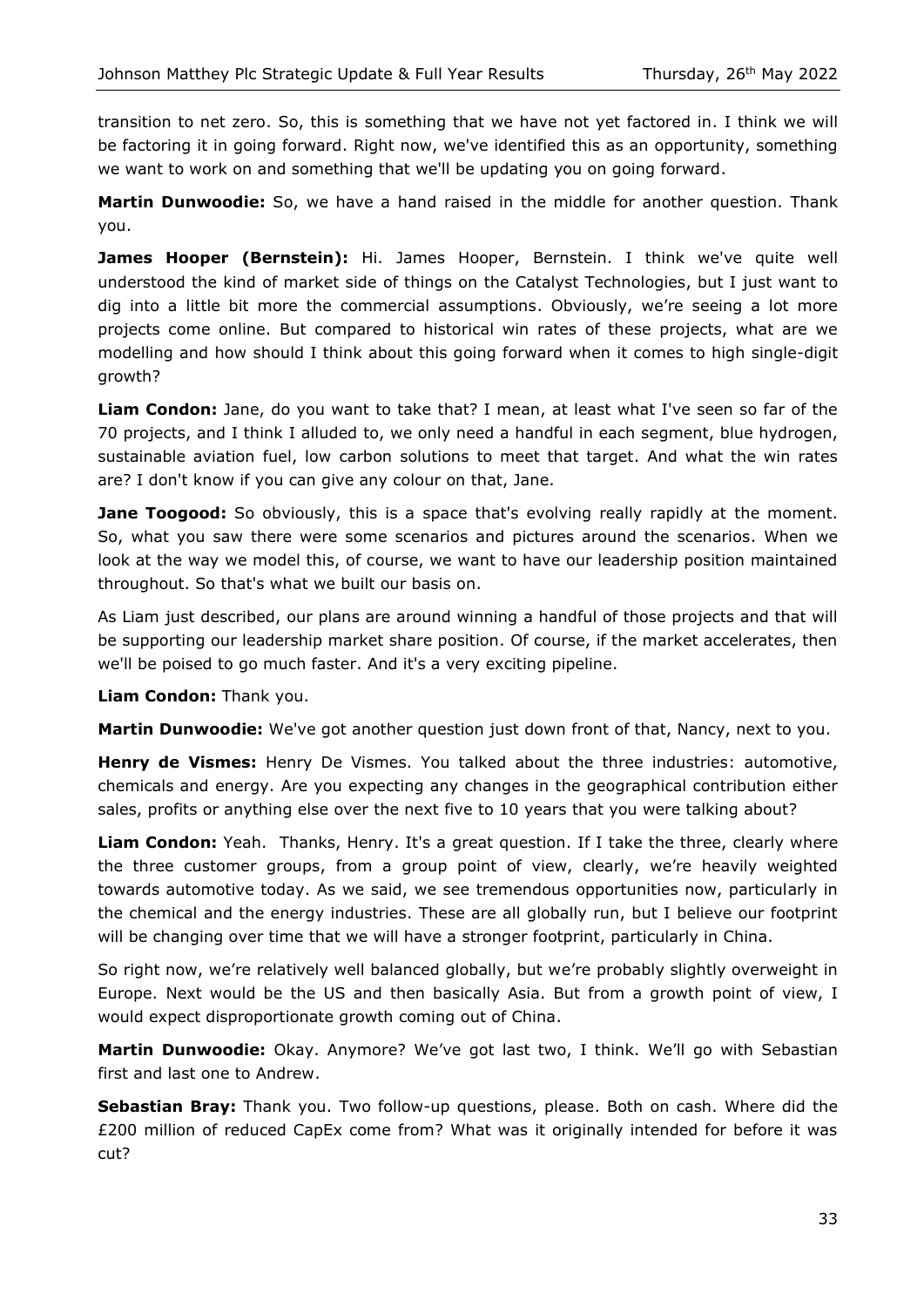And the second question is just on battery windup cost. Stephen, I know we touched on this before the presentation started. But are there any one-off cash outs to be modelled for the wind down of existing businesses or major restructurings to think of in the fiscal year 2023? Thank you.

**Stephen Oxley:** Yeah. Let me start with the CapEx, the £200 million. That's obviously £200 million over three years. So what we've done is we've got on the back of the strategy looking at the four businesses. We've scrubbed the previous plans. Okay? So, we've looked at everything again, decided what we need, prioritised growth, obviously thought very carefully about safety and the CapEx that we need to keep our plants going. But we've taken some stuff out. I'm not going to go into individual projects, but we've stopped some areas of development. You may hear more about that over the coming weeks and months.

As we've taken some out and we've said, look, you know, do we need to do things? Do we need a Rolls-Royce solution or something, or is this good enough? So, that's really the philosophy that we've sort of approached.

The – sorry, the second question was on Battery Materials. That's it. So, we are out of batteries. We've had announced two transactions. The brilliant thing about this is we've managed to sell our sites. The business essentially has one as a going concern, which means it's the technology, the people, and the assets that we've built, which is fantastic for our people. It's fantastic for the technology. We've got – we've now got the cash in for that. But as far as I'm concerned, that is it.

**Sebastian Bray:** I might be interpreting a little much, but your use of the word Rolls-Royce. If you squeeze the Clean Air CapEx a bit more when you're originally intending to?

**Stephen Oxley:** So, look, Clean Air, we've said very clearly that we'll get CapEx down to the rate of depreciation, so that will get down to about £50 million per annum, Anish. Maybe there's an opportunity to squeeze even further, we'll see. But it's the discipline, I think – the message for you to take away is it's the discipline that we're applying to our CapEx that's absolutely critical here. Thank you.

**Martin Dunwoodie:** Thank you. And, Andrew.

**Andrew Stott:** Yeah. Sorry. End on a shameless spreadsheet question. The £150 million of cost savings that you've outlined to the mid-term, there's no mention of that in this year's guidance. So is that part of that guidance that's benefiting from cost savings already? Or is that more backend loaded?

And maybe just related to the same question, how do you feel at the moment about your COGS inflation in general? Do you have any particular challenges in thinking about the obvious with Russia, etc.? Thank you.

**Stephen Oxley:** Yeah. Okay. So – and the two are linked. So, look, this £150 million, we'll get to that by the end of the three years. That's clearly going to ramp. We're already several weeks into this year, so that will come through progressively. We've not called out a specific number for this year because it's going to be relatively small, obviously, compared to the total.